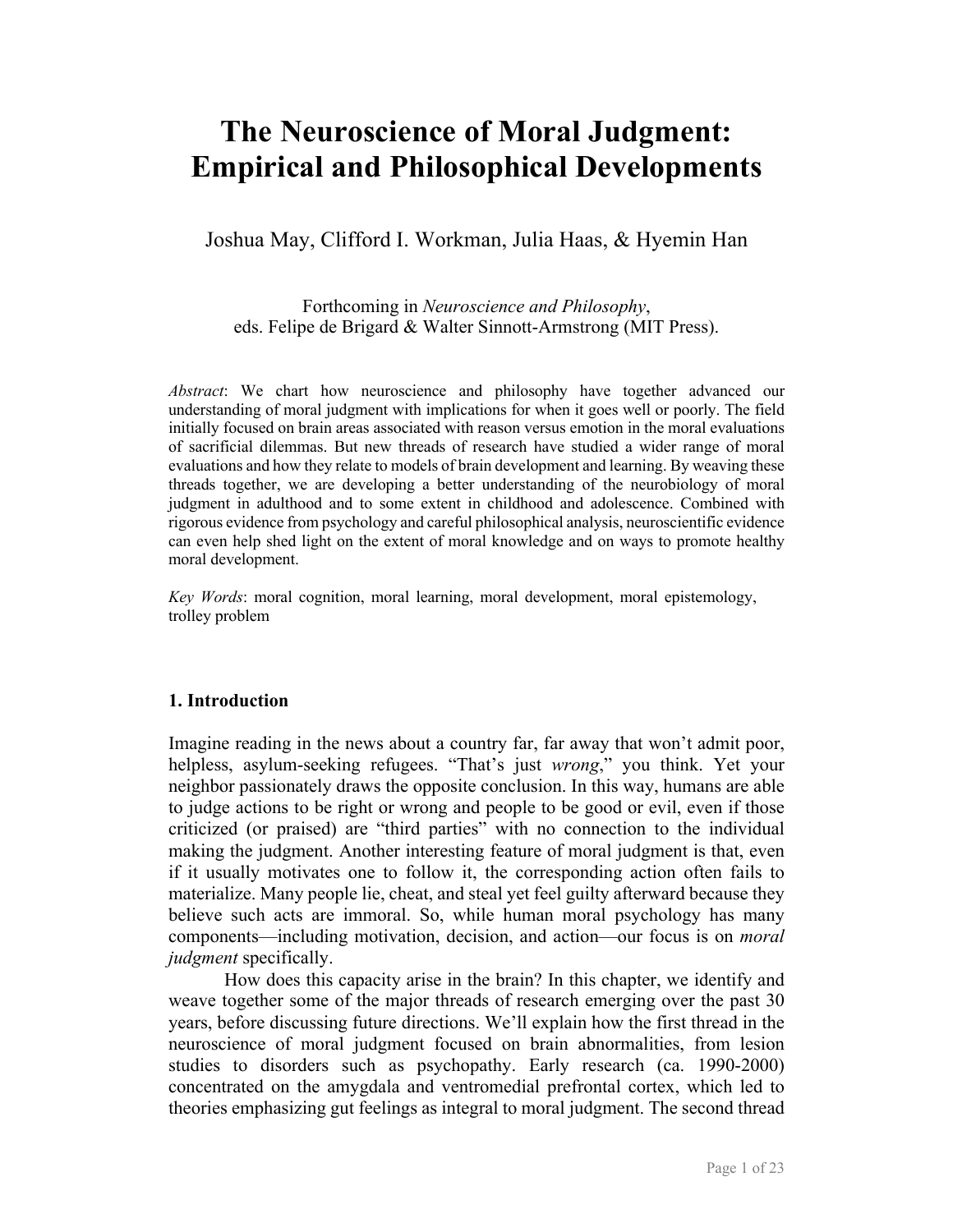(ca. 2000-2010) ushered in new methods, especially brain imaging, brain stimulation, and neurotransmitter manipulations. Moral neuroscience highlighted brain areas associated with complex computation and reasoning, such as the dorsolateral prefrontal cortex (dlPFC) and the temporal parietal junction(TPJ)/posterior superior temporal sulcus (pSTS). Theorists introduced dual process models to explain how both gut feelings and conscious deliberation influence moral cognition. More recent trends have drawn more on animal models and computational mechanisms to develop theories of moral learning in terms of reward and valuation. We expect the future will include more work on how brain development from childhood to adolescence relates to moral cognition.

Ultimately we'll see that neuroscience, when combined with findings from psychology and allied disciplines, helps to address perennial philosophical questions about moral judgment, particularly the possibility and limits of knowing right from wrong. By helping to uncover the neural circuits and neurocognitive mechanisms underlying mature moral cognition, how it normally develops, and how it breaks down in pathology, neuroscience sheds light on the trustworthiness of our moral judgments and the possibility and shape of moral progress. It's by no means easy to bridge the dreaded gap between how we *do* form our moral beliefs and how we *ought* to. Nevertheless, with caution and critical reflection, neuroscience can enrich our understanding of moral judgment and when it works well or poorly.

# **2. First Thread: Gut Feelings**

In the  $19<sup>th</sup>$  and  $20<sup>th</sup>$  centuries, scientists and physicians inferred brain function primarily by examining patients with brain abnormalities, whether due to freak accidents, genetic anomalies, neurosurgery to treat debilitating seizures, or diseases like herpes that can damage the nervous system. When lesions disrupted patients' moral capacities, researchers inferred that the affected brain area facilitates the corresponding capacity.

# *1.1 Somatic Markers*

The most famous, even if poorly documented, case is that of Phineas Gage. In 1848, while working on a railroad in Vermont, an explosive accident catapulted a 3-foot iron rod up through Gage's left cheek and out the top of his head. Remarkably, he survived, but his personality reportedly changed so much that he was virtually unrecognizable as his former self. Unfortunately, there is little reliable, corroborating evidence about the details of Gage's case (Macmillan 2000), but some of the changes were ostensibly apparent in his moral character. He reportedly became more impulsive, vulgar, rash, and even childish.

Although the affected brain area is difficult to pinpoint precisely, Gage seemed to suffer significant damage to the *ventromedial prefrontal cortex* (vmPFC), which overlaps with the orbitofrontal cortex (OFC) behind the eyes ("orbits"). We know much more now about individuals with damage to this area in adulthood. Patients allegedly develop what Antonio Damasio (1994) dubbed "acquired sociopathy." The label is misleading, though, because the psychological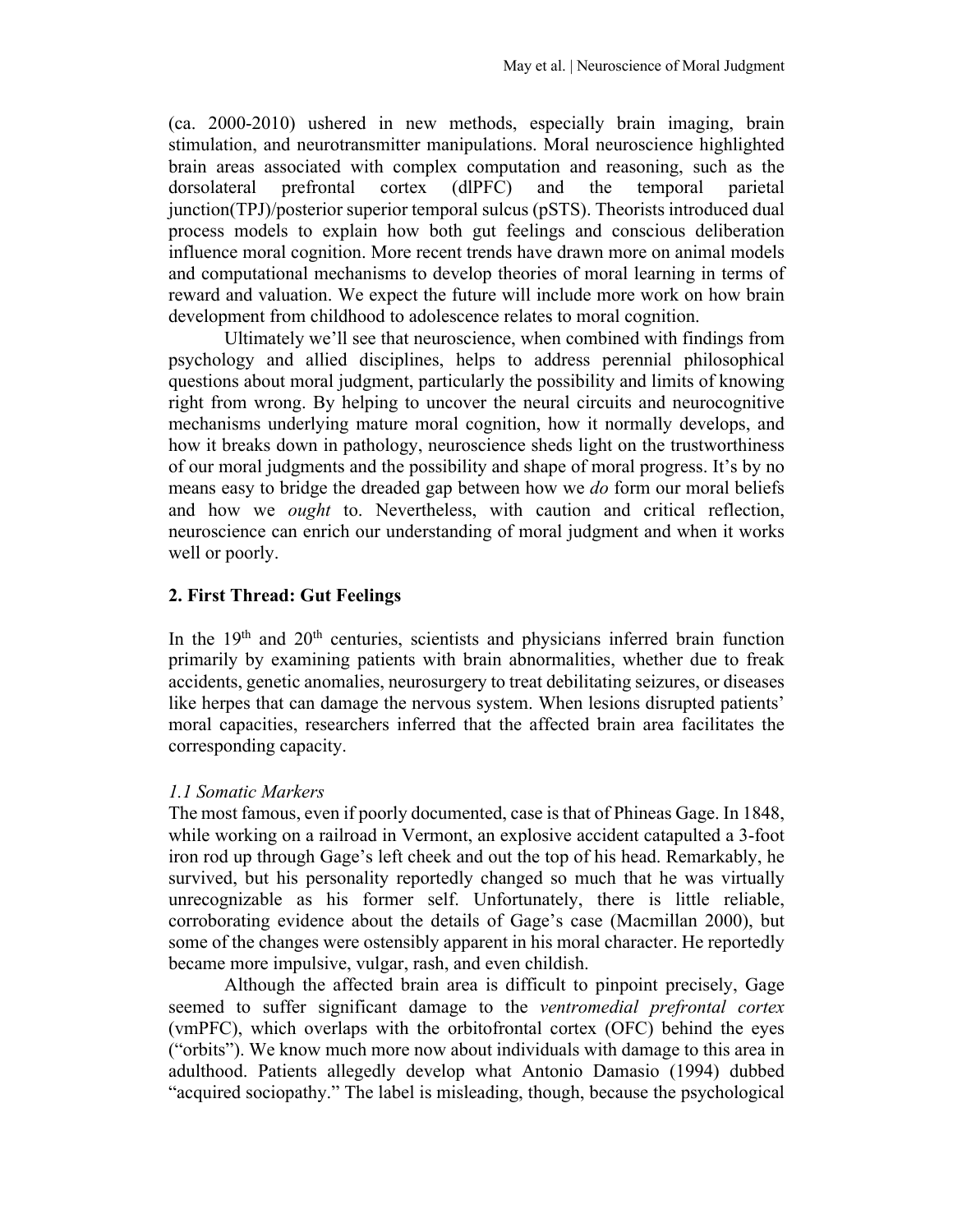profile of patients with vmPFC lesions is hardly similar to that of psychopaths (or what are sometimes referred to colloquially as "sociopaths"). Unlike individuals considered psychopathic, adults with vmPFC lesions are not callous, antisocial, or remorseless, but instead demonstrate a shortage of gut feelings that help guide decisions about what to do in the moment. Physiological measures suggest these patients, relative to controls, show diminished emotional responses when making a wide range of decisions, not just about how to treat others but even how to get points in a card game or where to eat for dinner. Patients with vmPFC damage generally give normal responses to questions about how various hypothetical choices should be resolved, including moral dilemmas (Saver & Damasio 1991), but they struggle to make decisions about what to do *oneself* in a *particular situation* (Kennett & Fine 2008). A patient might recognize it's impolite to talk about gory injuries at dinner, but does that mean the hilarious hiking story is off the table? Damasio attributes this deficit in decision-making to an underlying impairment of "somatic markers" that guide everyday decisions about how to behave. Without the relevant gut feelings, patients are able "to know but not to feel," as Damasio puts it (1994: 45).

#### *1.2 Psychopathy*

A more deviant example of abnormal moral thought and behavior lies in psychopathy. Psychopaths are characteristically callous, remorseless, manipulative, pompous, and exhibit superficial charm, among other similar vices that often leave injured or indigent victims in their wake (Hare 1993). Unlike "acquired sociopathy," individuals with psychopathy exhibit abnormal functioning in the vmPFC and amygdala (and their connectivity), along with other paralimbic areas associated with gut feelings (Blair 2007; Kiehl 2006). Part of the limbic system, the *amygdala* is a pair of small almond-shaped nodes deep in the brain (see Figure 1) and contribute, among other things, to assessing the significance of a stimulus, such as whether it is threatening, which plays a crucial role in learning. Unlike adults who acquire damage to vmPFC or amygdala (Anderson et al. 1999; Taber-Thomas et al. 2014), psychopathic traits are associated with abnormal structure and functioning in these regions (Kiehl & Sinnott-Armstrong 2013; Glenn & Raine 2014), whether due to unfortunate genes (e.g. alleles known to disrupt neurotransmitters) or adverse circumstances (e.g. childhood trauma, neglect, and even lead exposure).

Importantly, individuals with psychopathy do not only behave immorally; their understanding of right and wrong seems impaired to some extent. Some, but not all, incarcerated psychopaths exhibit some difficulty distinguishing moral rules from mere conventions (Aharoni et al. 2012). Interviews also suggest that some inmates with psychopathy have an inconsistent and tenuous grasp of moral concepts and reasons, particularly when attempting to justify decisions or to use relevant emotion words such as "guilt" (Hare 1993; Kennett & Fine 2008). Yet some people with psychopathic traits seem rational—indeed all too cold and calculating in their apparently skilled manipulation of others—although they do exhibit irrationality too, such as delusions of grandeur, poor attention span, and difficulty learning from punishment (Maibom 2005; May 2018). Thus, not only do the vmPFC and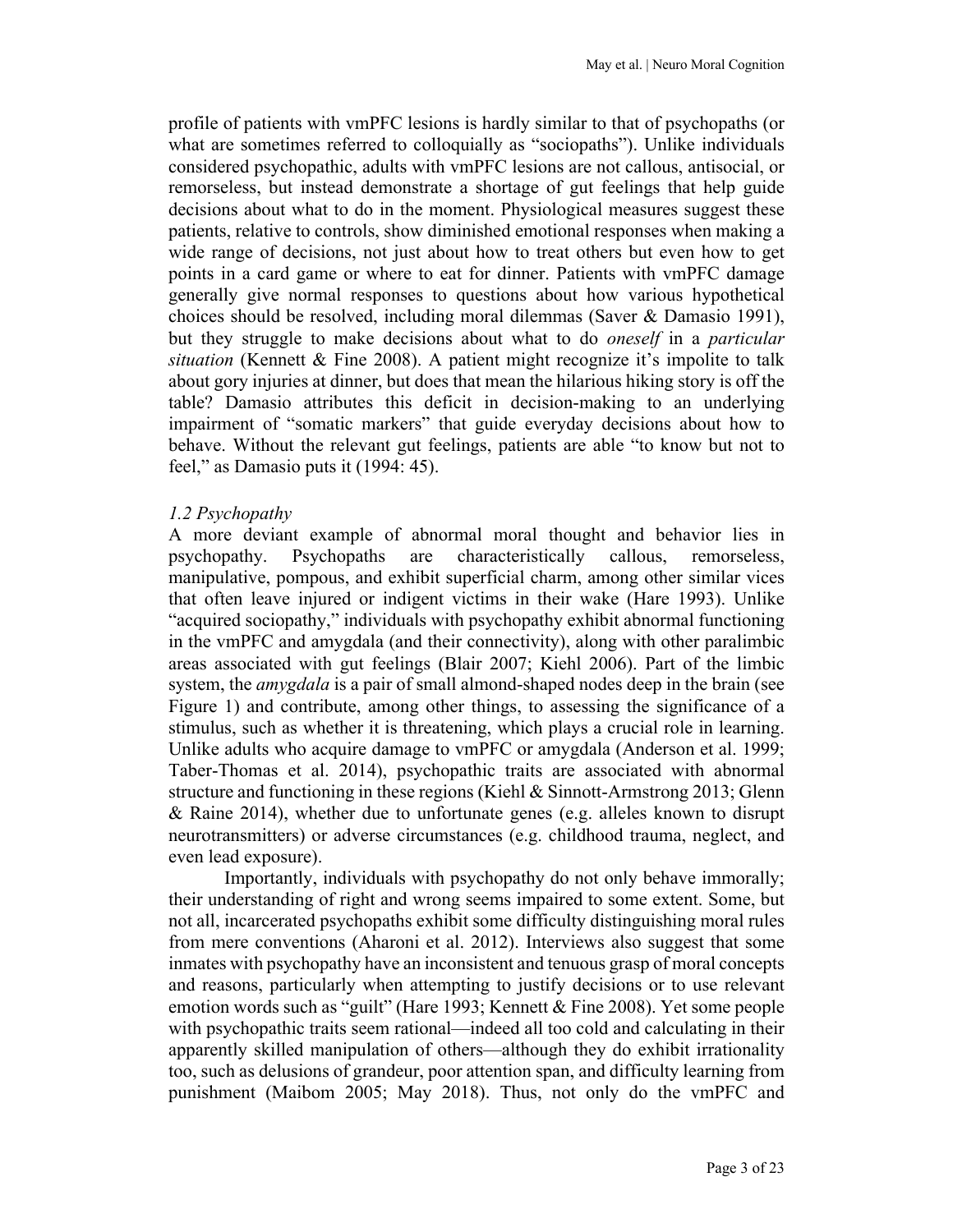amygdala seem to be crucial moral circuits, perhaps emotions are necessary for moral competence (Prinz 2016).





## *1.3 Post-Hoc Rationalization*

Also in the 1990s, moral psychologists began emphasizing gut feelings in moral judgment. Imagine being asked whether, hypothetically, it's morally acceptable for someone to clean a toilet with the national flag, to eat a pet that had been run over by a car, or to engage in consensual protected intercourse with an adult sibling. Most people in studies automatically condemn such "harmless taboo violations" without being able to articulate appropriate justifications (Haidt et al. 1993; Stanley et al. 2019). Indeed, it seems that we often intuitively regard actions as right or wrong first and only afterward does conscious reasoning concoct a defense of it (Haidt 2001; Cushman et al. 2006).

Similar ideas followed studies of split-brain patients, starting around the 1960s. When the corpus callosum is severed, often to treat seizures from epilepsy, the two hemispheres of the brain can no longer communicate with one another. Studies of such split-brain patients suggest that, in the absence of crucial information from one side of the brain, patients often confabulate a story to make sense of their behavior (Gazzaniga 1983). One commissurotomy patient, for instance, was tasked with choosing out of a row of eight images which two best relates to the two pictures recently presented to him. The catch was that only one picture was presented to each eye, and thus each side of the brain could process only one of the two pictures first presented. One half of the patient's brain saw a *home covered in snow* while the other half saw a *chicken claw*. To go with these, the patient almost instinctively chose an image of a *snow shovel* and an image of a *chicken head*. However, language abilities appear to be partly lateralized to one side of the brain, so one hemisphere can't readily communicate linguistically what it saw. As a result, the patient articulated a reason that appeared to be concocted just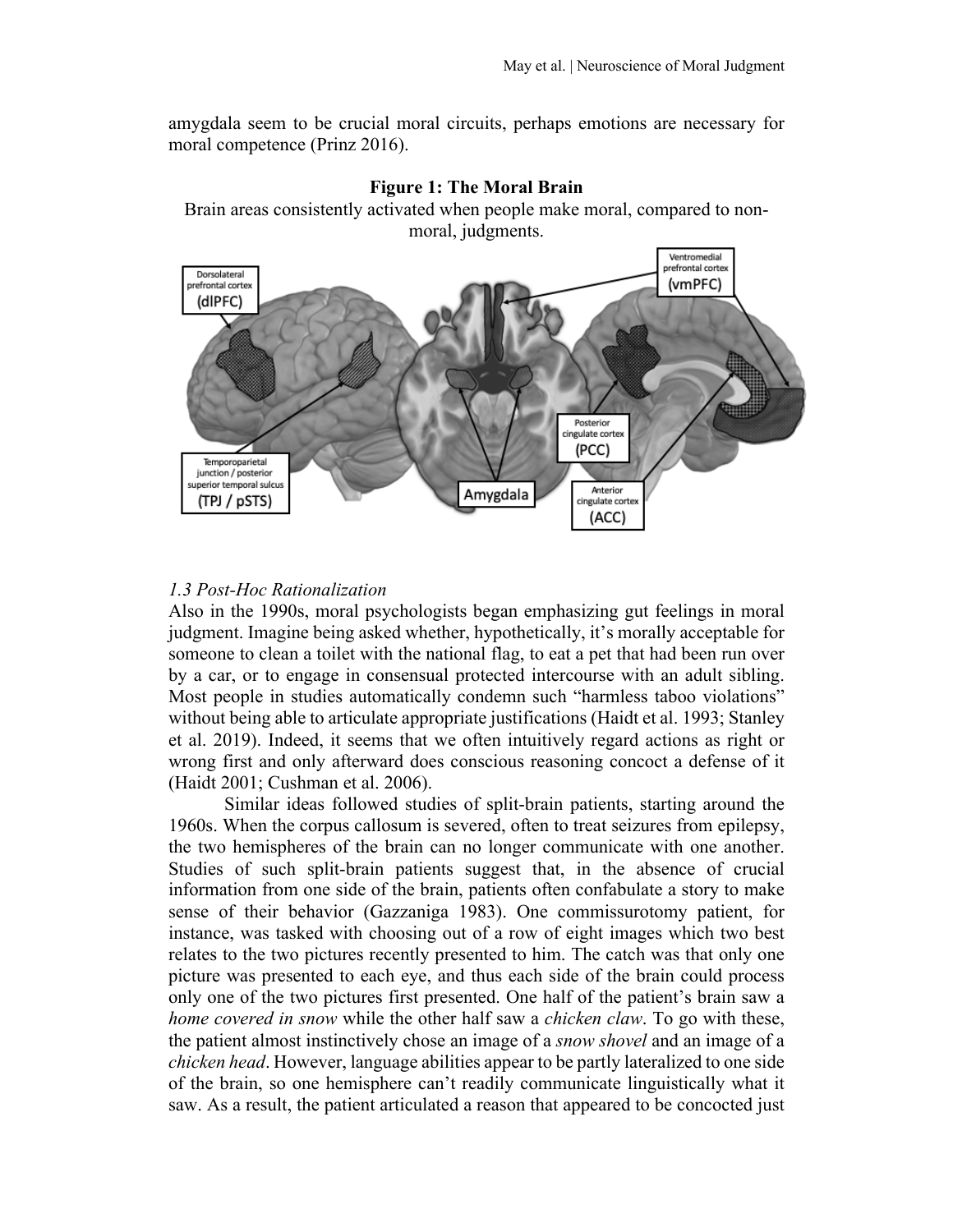to make sense of his intuitive choice, saying "you have to clean out the chicken shed with a shovel" (534). Recent work suggests callosotomy patients also provide confabulations in the context of moral judgments (Miller et al. 2010).

#### *1.4 Lessons*

In light of the above, and other studies in psychology and neuroscience, many theorists in the first thread adopted what we might call "sentimentalist" theories of moral judgment. Proponents asserted that moral attitudes and decisions are generated predominantly by automatic gut feelings, whereas reasoning is largely *post-hoc* rationalization (Haidt 2001; Nichols 2004; Prinz 2016). Now, some of these theorists took the evidence to erode the supposed division between reason and emotion (e.g. Damasio 1994) but with little emphasis on reasoning, inference, or complex computation underlying gut feelings and moral intuitions.

Sentimentalist theories do reconcile various observations of lesion patients, but several limitations remain. First, the centrality of gut feelings is *insufficiently corroborated*. While psychological studies initially appeared to support the importance of gut feelings in moral judgment, much of the findings were overblown (Huebner 2015; May 2018). One meta-analysis, for example, found limited evidence for the famous effect of incidental disgust priming on moral judgment, which disappeared entirely after controlling for publication bias (Landy & Goodwin 2015). Moreover, the vmPFC is unlikely a source of gut feelings but rather a hub wherein such feelings are incorporated with or weighed against other considerations before making a decision (Shenhav & Greene 2014; Hutcherson et al. 2015). Second, theories focusing on the vmPFC and amygdala are *incomplete*. Brain damage to rather different areas in the frontal and temporal lobes lead to moral dysfunction as well—e.g. in frontotemporal dementia. Moreover, as we'll see, subsequent brain imaging studies confirm that additional brain areas are integral to moral judgment. Indeed, early research on brain abnormalities often study the patient's social behavior and choice, rather than the moral evaluation of other people and their actions. Patients with vmPFC lesions, for example, don't appear to have distinctively moral deficits but rather problems with decisionmaking generally.

#### **3. Second Thread: Reasoning**

The second thread in moral neuroscience followed the development of neuroimaging technologies, which enabled the live, non-invasive measurement of brain functioning. Of these technologies, functional magnetic resonance imaging (fMRI) has dominated the methodological landscape. Moreover, partly given worries about post-hoc rationalization, researchers primarily investigated the neural correlates of moral judgments made in response to particular moral statements (Moll et al. 2001) or hypothetical scenarios (Greene et al. 2001). By varying the features of hypothetical scenarios, for instance, one can infer which factors shape moral judgments, instead of relying on the factors participants articulate as reasons for their moral judgments, which may be misleading.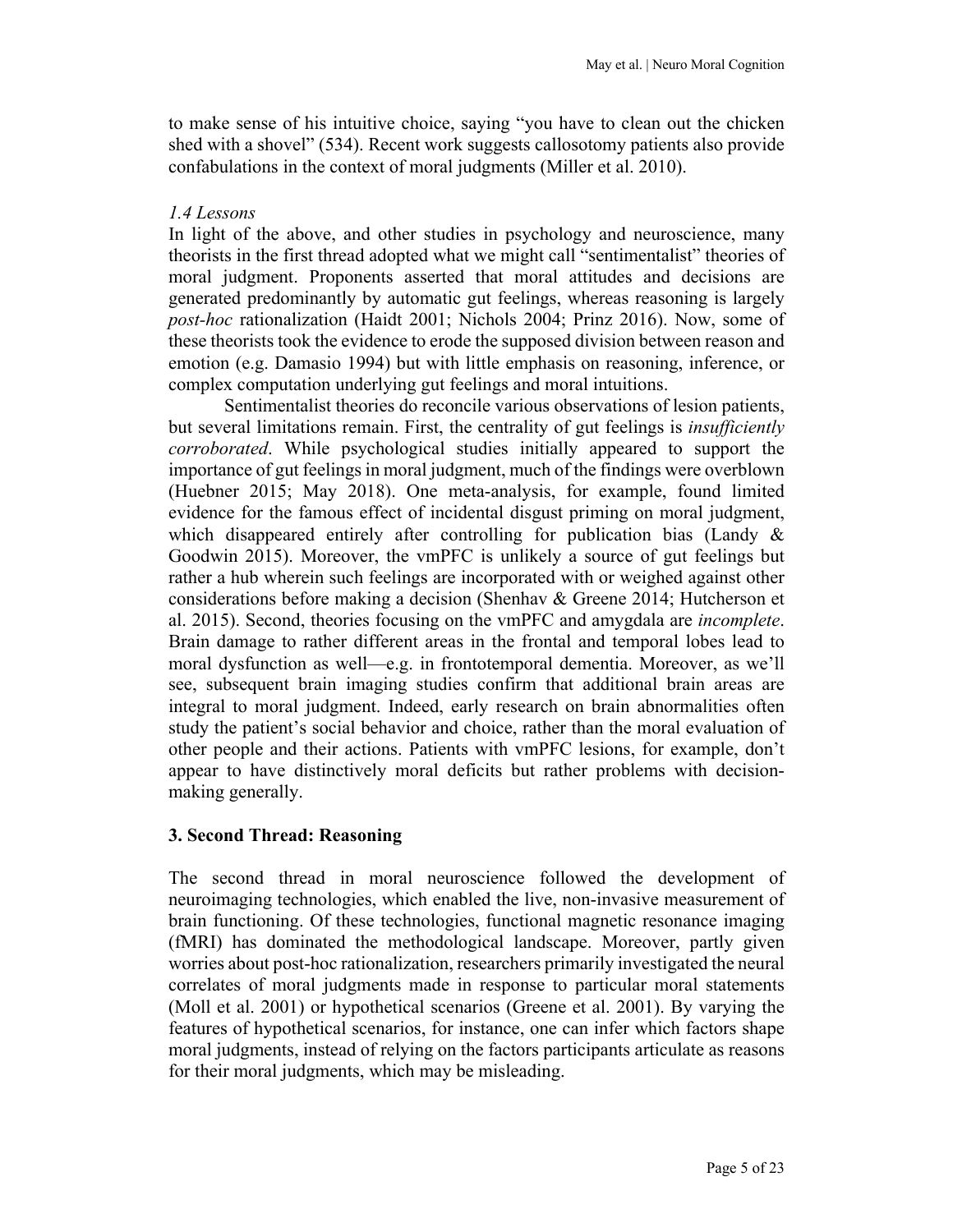## *3.1 Dual Process*

The second thread arguably began with an influential article published by Joshua Greene and his collaborators (2001), in which participants underwent fMRI scanning while responding to *sacrificial dilemmas* familiar from longstanding philosophical debates in ethical theory. These hypothetical scenarios pit moral values against each other by describing an opportunity to sacrifice one person in order to save even more lives (typically five). Interestingly, most people consider it morally acceptable to sacrifice one to save five when this can be done in an *impersonal* way, such as diverting a runaway trolley away from five workers stuck on one track but onto another track with only one stuck worker (Switch scenario). But sacrificing one to save five is deemed unacceptable if the harm must be up close and *personal*, such as pushing someone in front of a trolley to save the five others (Footbridge scenario).

Such sacrificial dilemmas have long been used by philosophers to distinguish between and evaluate ethical theories. Treating personal harm as immoral, even when it would save more lives, ostensibly reflects characteristically "deontological" judgments that align with moral rules (e.g. don't kill), even if violating them would produce better consequences. Sacrificing one to save five, on the other hand, ostensibly reflects characteristically "utilitarian" (or consequentialist) judgments that privilege the maximization of overall welfare.

Greene's (2014) model adopts the tools of dual-process theory , which posits the operation of competing psychological processes, particularly automatic versus deliberative thinking (e.g. Kahneman 2011). Applying this to the moral domain, Greene theorizes that "utilitarian" responses to moral dilemmas are driven by controlled, deliberative reasoning while non-utilitarian ("deontological") responses are driven by automatic, intuitive, emotional heuristics that are relatively insensitive to the consequences of an action. Some of the support for this dualprocess model comes from psychological experiments but also fMRI. Early on, Greene and his collaborators (2001; 2004) reported the engagement of predictably different brain areas are engaged when participants respond to personal and impersonal moral dilemmas. Compared to impersonal (and non-moral) dilemmas, personal dilemmas elicited greater activity in some areas associated with automatic, emotional, and social processing—namely, the vmPFC, amygdala, pSTS, and posterior cingulate cortex (PCC). Responses to impersonal dilemmas yielded greater activity in areas associated with controlled deliberative reasoning—namely, the dlPFC and inferior parietal lobe.

A diverse body of evidence appears to corroborate the dual-process model (Greene 2014), but let's focus on some of the brain science that goes beyond neuroimaging. Prior lesion studies appear consistent with the model's account of intuitive moral judgments being driven by gut feelings, but what about the claim that characteristically "utilitarian" moral judgments are driven by calculative reasoning? Researchers have found, as the model predicts, more "utilitarian" responses to dilemmas among people with emotional deficits, such as psychopaths, people suffering from frontotemporal dementia, and patients with damage to the vmPFC (Koenigs et al. 2012; Mendez et al. 2005; Koenigs et al. 2007). Activity in the amygdala correlates negatively with "utilitarian" judgments but positively with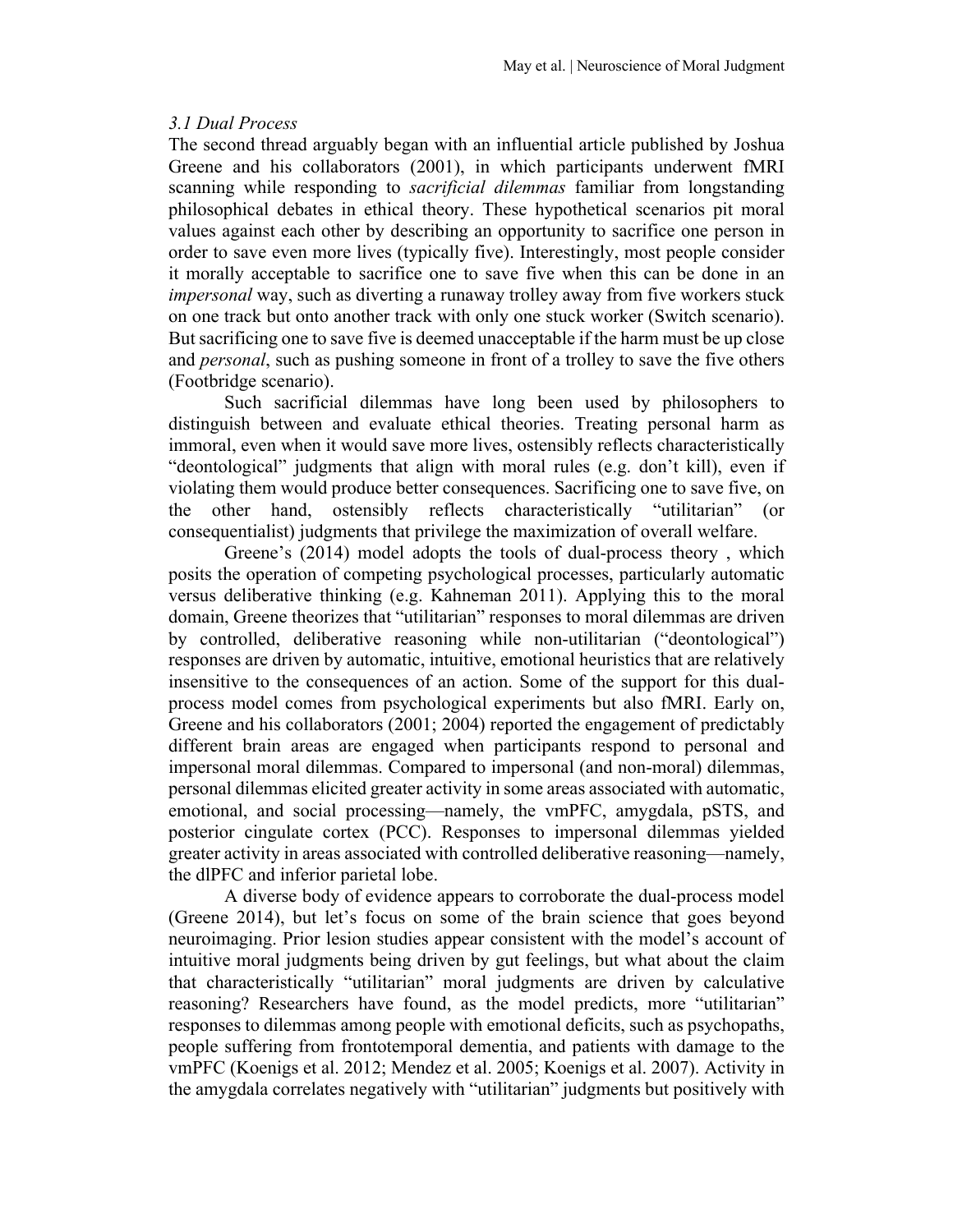adverse feelings in personal moral dilemmas (Shenhav & Greene 2014). Related to this finding, people with psychopathic traits appear to exhibit lower amygdala activity when responding to personal dilemmas (Glenn et al. 2009). As a final example, "utilitarian" responses are lower among participants whose brains had been flooded with serotonin, which especially influences the amygdala and vmPFC, among some other regions (Crockett et al. 2010).

Despite the array of corroborating evidence, there are many criticisms of the very dual-process elements of the theory. For example, the personal/impersonal distinction, based largely on reaction time data, was driven by a handful of stimuli from the complete set of about 60 dilemmas judged by participants (McGuire et al. 2009). Furthermore, while different reaction speeds—fast or slow—can reflect intuitive or deliberative processes, this may be due to the particular examples of those types of dilemmas the researchers happened to choose (Krajbich et al. 2015). Indeed, moral dilemmas can be constructed that yield "utilitarian" responses that are intuitive and "deontological" ones that are counter-intuitive (Kahane et al. 2012). Another concern is that the automatic versus controlled moral judgments measured with sacrificial dilemmas don't clearly track the relevant moral values or types of moral reasoning. Some apparently "utilitarian" resolutions to personal dilemmas appear driven by callousness (e.g. indifference to pushing), not a utilitarian concern for the greater good (Kahane et al. 2015; but see Conway et al. 2018).

Some versions of dual process theory also treat automatic moral intuitions as relatively simple and inflexible, which understates how they can be shaped by unconscious learning (Railton 2017). Indeed, some neuroimaging evidence suggests distinct brain areas underlie the resolution of moral dilemmas in terms of factors familiar from moral theory, such as the act/omission distinction and harming as a means versus a side effect (Schaich Borg et al. 2006). What seemed like a simplistic emotional aversion to pushing or prototypically violent acts in personal dilemmas turns out to be driven by complex concerns about how involved an agent is in bringing about harmful outcomes (Mikhail 2011; Feltz & May 2017; May 2018).

#### *3.2 Beyond Dilemmas*

Some neuroscientists have gone beyond sacrificial dilemmas and dual-process theory when investigating moral cognition (although they do remain fixated largely on harming/helping others). Most of the extant research has extensively studied moral judgments about hypothetical scenarios involving attempted versus accidental harms. Now, intentionality may not be crucial for all moral situations sleeping with your cousin is deemed impure and morally problematic by many people, even if you're completely oblivious to the family connection (Young & Saxe 2011). Nevertheless, across cultures, an actor's mental states (intent, belief, knowledge, or lack thereof) influence moral evaluations of harmful acts (Barrett et al. 2016; McNamara et al. 2019).

Liane Young and her collaborators have found that increased activation in the TPJ/pSTS is associated with attribution of intent during the evaluation of attempted harms(Young et al. 2007; Young & Saxe 2008). One study even decoded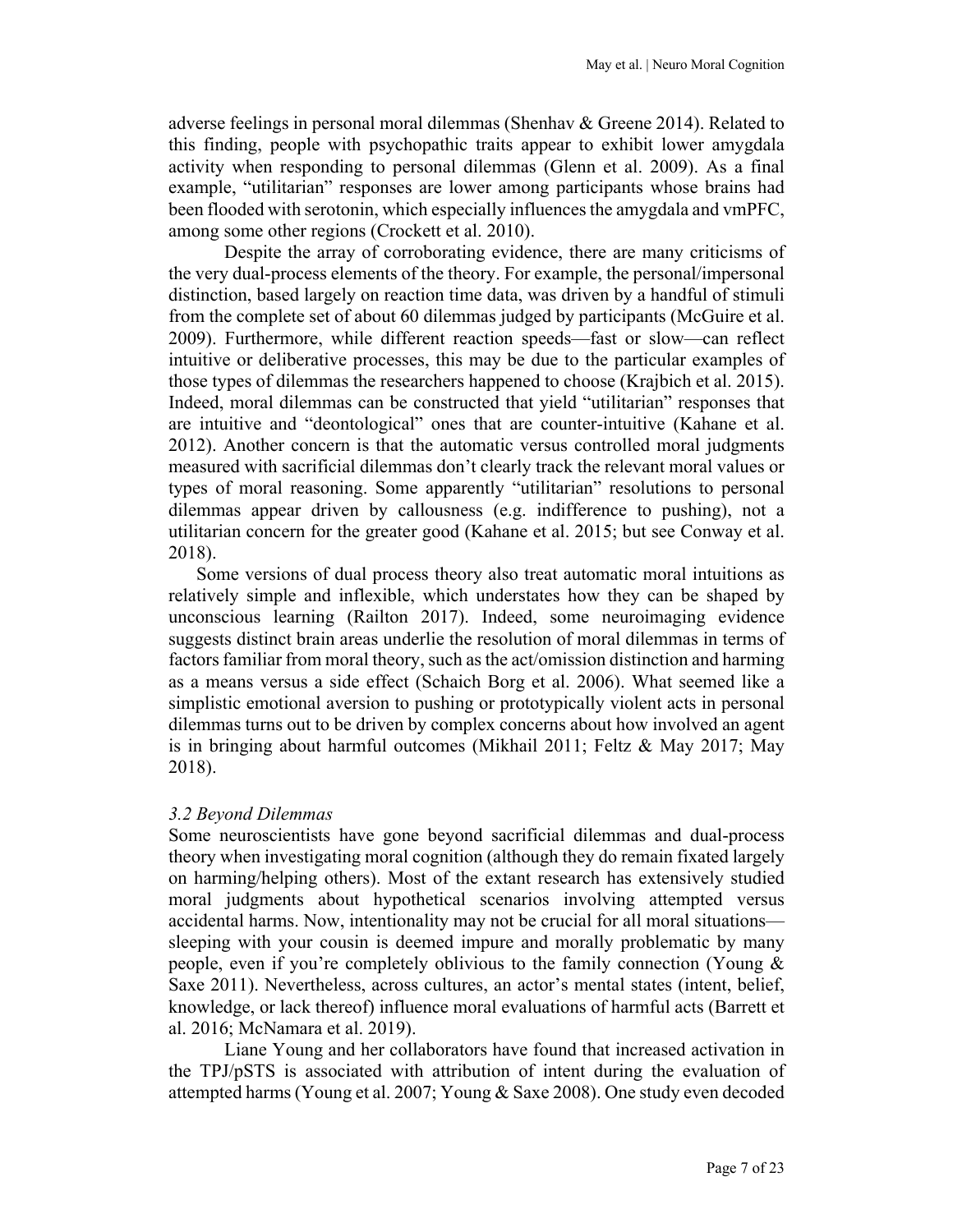activity in this region—using multi-voxel pattern analysis—to predict individual differences in moral evaluations of accidental versus intentional harms (Koster-Hale et al. 2013). Moreover, while "No harm, no foul" usually doesn't apply to attempted murder, disrupting the TPJ with transcranial magnetic stimulation made participants judge less harshly an agent's failed attempt to harm someone, by downplaying the agent's malicious intent and focusing instead on the lack of harmful outcomes (Young et al. 2010).

These findings are consistent with theories suggesting that the TPJ—which overlaps with the pSTS—is critical for the domain-general capacity of mental state understanding and empathy (Decety & Lamm, 2007; Young & Dungan, 2012). Unsurprisingly, some evidence even suggests that patients with high-functioning autism have difficulty integrating mental state information into their moral judgments of harm, causing them to judge accidental harms more harshly than neurotypical individuals do (Moran et al. 2011). Similar results have been found with split-brain patients, which coheres with evidence that belief-attribution in the TPJ is partly lateralized to the right hemisphere (Miller et al. 2010).

A different neuroimaging paradigm asks participants to judge statements, instead of scenarios, as right or wrong, some of which go beyond harm and even fairness (Moll et al. 2001; Moll et al. 2002). While in the scanner, participants judged as "right" or "wrong" moral statements (e.g. "The elderly are useless"), nonmoral statements (e.g. "The elderly sleep more at night"), and scrambled statements (e.g. "Sons push use eat work."). The researchers found that moral judgments, relative to judgments about non-moral statements, elicited greater activity in brain areas now familiar in moral neuroscience: vmPFC, left temporal pole (highly connected to the vmPFC and amygdala), and TPJ/pSTS.

Studies using electroencephalography (EEG) further suggest a temporal order over which various neural circuits contribute to the moral evaluation of harmful acts. When forming such moral judgments, participants rapidly computed information about mental states in TPJ, around 60 milliseconds after viewing a short video depicting accidental or intentional harm (Decety & Cacioppo 2012). Just a few hundred milliseconds later, the amygdala provided evaluative input to areas of the prefrontal cortex before a moral judgment emerged, whether concerning harmful or helpful acts (Yoder & Decety 2014). At least when it comes to the domain of harm, the brain appears to compute the positive and negative consequences of the act while weighing up how involved an agent was in bringing them about.

## *3.3 Limitations*

One criticism facing much work in the second thread is the overreliance on "reverse inference" to infer the existence of certain mental states from activations in brain areas, when such areas perform multiple psychological functions (see e.g. Klein 2010). The amygdala, for example, is associated with among other things motivation, fear, and reward; greater activity in the amygdala when participants give "deontological" responses to moral dilemmas doesn't necessarily mean participants felt increased motivation as opposed to fear, reward, or perhaps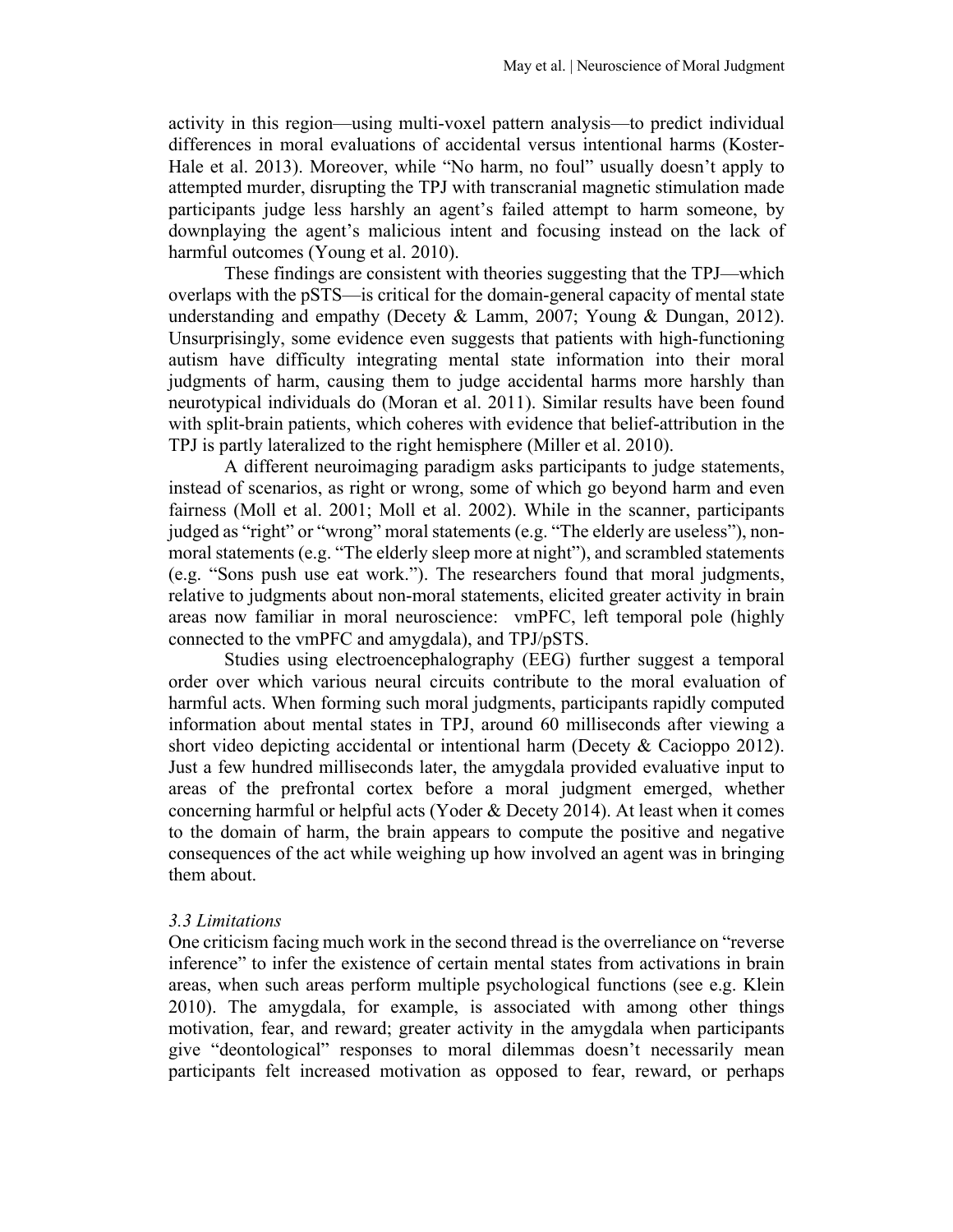something else entirely by way of functional interactions with other regions at the network-level.

Reverse inference can be warranted, however, if the observation of brain activity in some region provides better support for one theory over another (Machery 2014). Moreover, as we've seen, moral neuroscience does not rely solely on neuroimaging but also on other methods that are less susceptible to concerns relating to reverse inference. We have seen some appeal to lesion studies, which go beyond merely correlating brain areas with moral cognition to provide evidence that a region is *necessary* for moral cognition. Some research is even able to discern which areas are necessary and *sufficient* for moral cognition by employing noninvasive brain stimulation techniques or psychotropic drugs (or both). Some of the studies cited above used transcranial magnetic stimulation, for instance, to increase (or decrease) neuronal excitation or medications to enhance (or impair) the functioning of neurochemicals such as serotonin. Even the dual-process model, despite being born of fMRI, has been tested against brain lesion data and the manipulation of neurotransmitters, not to mention various psychological experiments.

Another important limitation is that extant theories are woefully *incomplete*. Much of moral judgment doesn't involve death or bodily harm, let alone dilemmas featuring these moral considerations. Reams of evidence now suggest that across cultures fundamental moral values include not just harm or care but also fairness, group loyalty, sanctity, and respect for authority (Gilligan 1982; Haidt et al. 1993; Doğruyol et al. 2019). Even if these other moral values are ultimately reducible to harm/care, moral neuroscientists have largely ignored them (a few exceptions: Parkinson et al. 2011; Decety, Pape, & Workman, 2018; Workman, Yoder, & Decety 2019).

#### *3.4 Lessons*

The second thread in moral neuroscience primarily examined differences in brain activity elicited by moral compared to non-moral stimuli, or to moral stimuli of one kind compared to another, which were then localized to specific parts of the brain. Combined with lessons from the first thread, a general picture emerges in which at least some core aspects of moral cognition are underpinned by a network of predominantly frontal and temporal regions dedicated to various morally-relevant factors recognizable to both commonsense and moral theorizing (for further reviews, see Moll et al. 2005; Greene 2009; Eres et al. 2017; Han 2017; Demaree-Cotton & Kahane, 2018).

A central lesson is that moral cognition is not localized to one brain area or otherwise particularly unified in the brain (Greene 2009; Young & Dungan 2012; Parkinson et al. 2011). Instead, our capacity for moral judgment involves a spatially distributed network of areas with various domain-general psychological functions that are also relevant to moral evaluation, such as understanding the consequences of an agent's action, the agent's mental states, how the action was causally brought about, and the social norms it violates.

Another key lesson is that moral judgment is not always driven only by gut feelings or localized just to vmPFC and amygdala. In contrast with the first thread,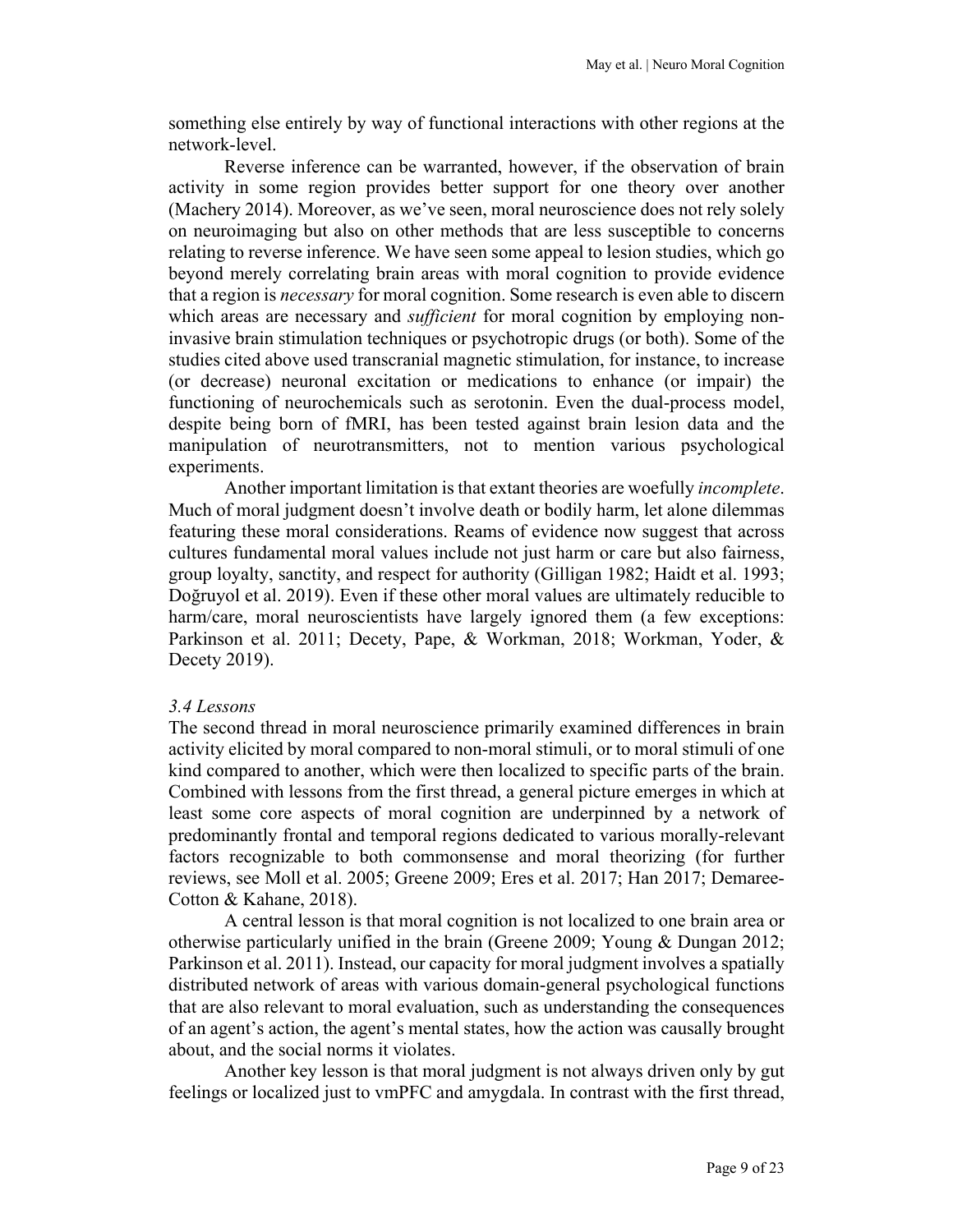we see that some moral judgments involve rapid *reasoning*, served by areas such as dlPFC and TPJ. Moreover, even automatic moral intuitions can involve complex computation (Mikhail 2011). While some moral intuitions are heavily dependent on amygdala and vmPFC, these are part of a network of brain areas that engage in sophisticated, even if unconscious, learning and inference (Huebner 2015; Woodward 2016).

## **4. Third Thread: Learning**

The first and second threads in moral neuroscience focused on brain areas and their functions. A third thread focuses on the level of computational analysis in neuroscience. In particular, many proponents of this type of approach draw on reinforcement learning to illuminate the nature and workings of moral judgment.

## *4.1 Value, Reward, and Learning*

The field of reinforcement learning asks how an agent can learn to optimize its behavior strictly from interactions with its environment. For example, a baby plover is able to leave the nest and feed itself within a few hours of hatching, receiving relatively little assistance from its parents. How is it able to learn and perform these behaviors?

Research in reinforcement learning analyzes idealized versions of this question (Sutton & Barto, 2018). Specifically, it recasts the question in terms of how an agent can learn to maximize its reward and value over time. *Reward* refers to the intrinsic desirability of a given stimulus, whereas *value* refers to the total, expected, future reward associated with a given state. For example, drinking a cup of coffee is intrinsically desirable for many people because it is flavorful and provides caffeine, and so is rewarding. By contrast, grinding some coffee by hand is not rewarding, and may even be annoying, but it is valuable because it subsequently leads to the rewarding state. Many reinforcement learning methods use the notions of reward and value to estimate what it would be good for an agent to do in the long run.

The computational study of reward and value extends into the study of the neurobiological bases of human decision-making. An early discovery in computational neuroscience revealed an important correspondence between one of these reinforcement learning methods, known as the Temporal-Difference learning algorithms, and the firing of dopamine neurons in the mammalian brain (Schultz et al. 1997). A substantial body of animal and human behavioral evidence has since suggested that there are at least three different decision systems in the brain: the Pavlovian system, the model-free (or habitual) system, and the model-based (or goal-directed) system (e.g., see Glimcher and Fehr 2014).

The *Pavlovian* system produces basic, stimulus-driven behavioral responses. The term "Pavlovian" frequently leads to confusion (see Rescorla 1988). In most fields, as well as in everyday usage, the term is usually associated with Pavlov's original experiments with dogs, where he conditioned dogs to salivate at the sound of a bell by repeatedly ringing a bell and then consistently feeding them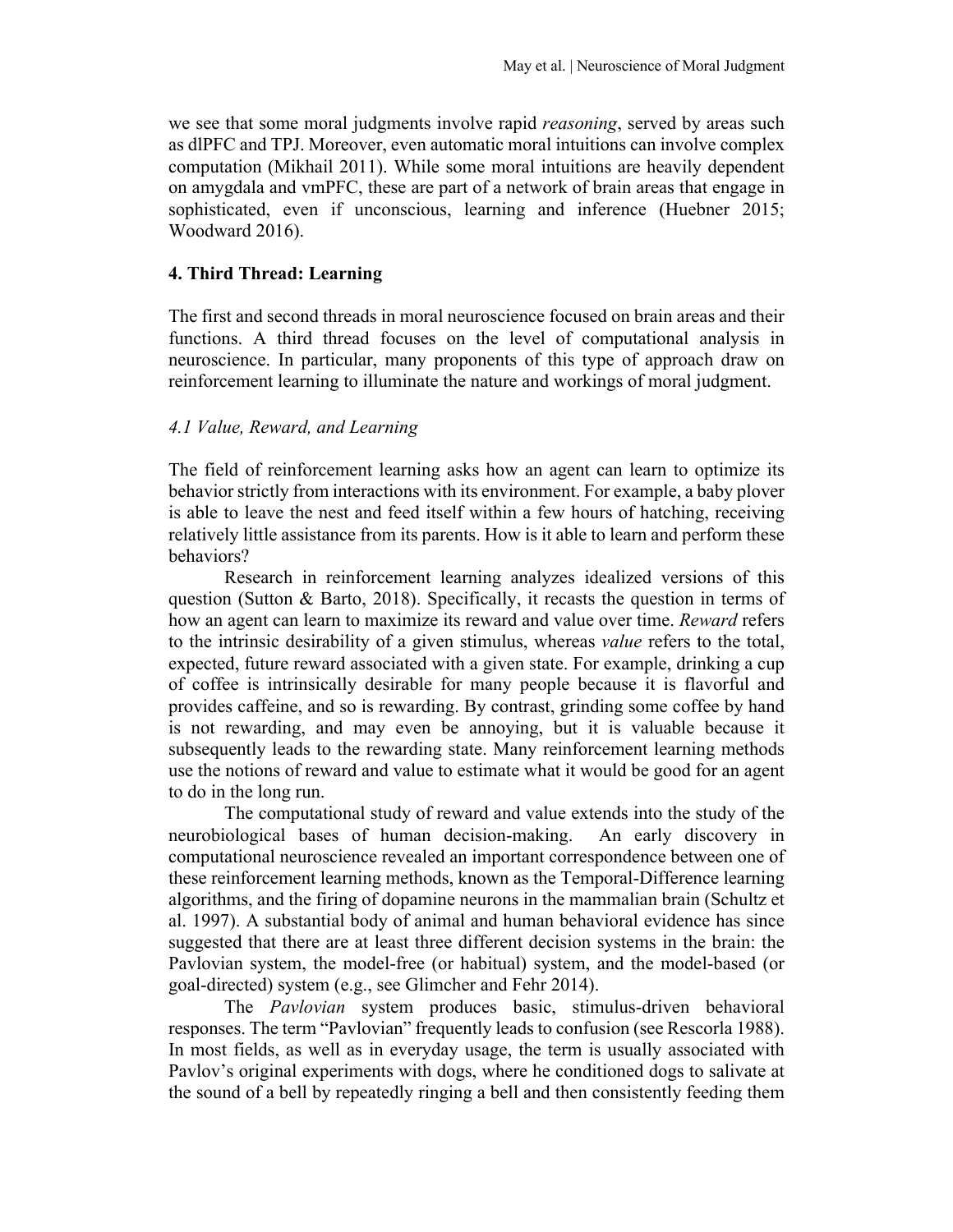afterwards. By contrast, in reinforcement learning, "Pavlovian" refers to the relationship between the *unconditioned* stimulus (the food) and the relevant unconditioned response (the salivating). Thought to be evolved and roughly "hardwired," these unconditioned responses include both outcome-specific responses, such as inflexibly licking water, and more open-ended, valencedependent responses, such as generally approaching something rewarding. Both classes of response are characteristically recalcitrant to changes in outcome, as when chickens will continue to peck at a feeder that will not dispense any seeds over hundreds of trials (Macintosh, 1983; Huys et al. 2011, 2012). The Pavlovian system is supported primarily by the brain stem and subcortical areas of the limbic system—e.g. amygdala, nucleus accumbens, and hypothalamus (Rangel et al. 2008).

The *model-free* system produces instrumental responses by evaluating actions based on their previously learned values in different contexts. For example, a button-press that has previously resulted in a reward is a good state-action pair, while a button-press that has previously resulted in a punishment is a bad stateaction pair. Because the model-free system does not explicitly represent future values, it can be slow to update in the face of changing circumstances. However, unlike the Pavlovian system, the model free system is not "hardwired," and does gradually update. The model-free system is associated with activity in the basal ganglia and the orbital and medial portions of the prefrontal cortex (Yin and Knowlton, 2006).

Finally, the *model-based* learning system uses a forward-looking model to represent possible actions, outcomes, and associated values. This model is typically represented by a *decision tree*. Each node in the tree represents a possible choice, where the model-based system "searches" through the decision tree to find the branch with the highest total value. For example, a chess player may represent three upcoming moves in a game of chess, with each possible move further branching into a wide range of subsequent moves. To win, the player tries to represent and choose the best possible sequence of moves overall. The model-based system is primarily associated with activation in the vmPFC (Hare et al. 2008).

## *4.2 Moral Learning*

Learning-based approaches to moral judgment are developed using the three decision-systems. Which system plays a defining role in moral judgment? Echoing the dual-process theories discussed in the second thread, Cushman (2013, 2015) argues that much of moral cognition depends on a body of objective rules together with the model-free decision system (see also Greene 2017). When exhibiting the latter process, people often continue to adhere to norms outside of the context in which those norms are in play. For instance, American tourists frequently continue to tip in restaurants abroad, even when there is no relevant norm dictating that they should (2015, 59).

Cushman argues that the role of the model-free decision system helps explain participants' diverging responses to the Switch and Footbridge scenarios. Cushman reasons that people's tendency to resist harming the single individual in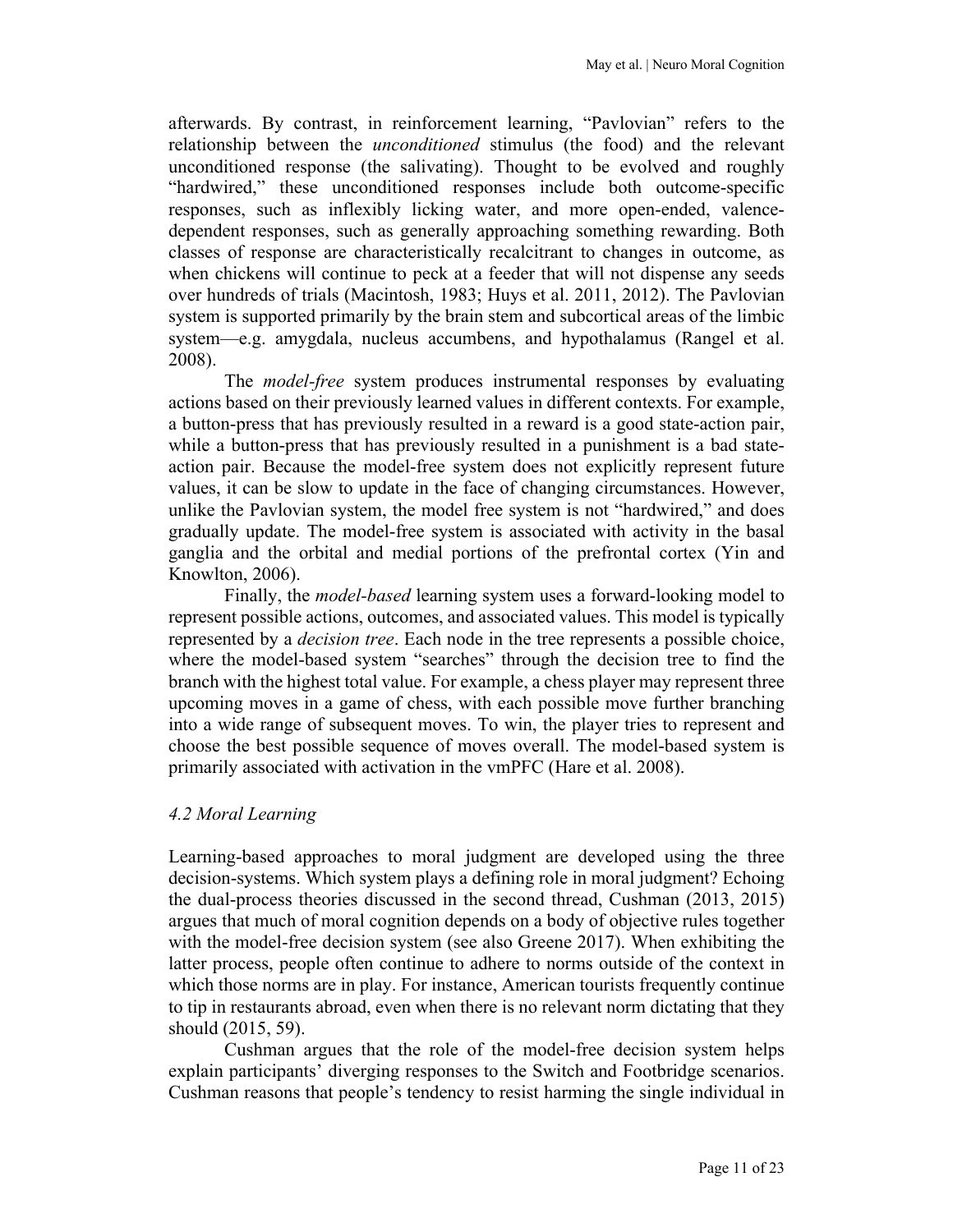Footbridge is "the consequence of negative value assigned intrinsically to an action: direct, physical harm" (2015, 59). That is, participants' responses may be underwritten by the model-free decision-system: since directly harming others has reliably elicited punishments in the past, this option represents a bad state-action pair, and leads people to reject it as an appropriate course of action.

One difficulty with Cushman's general view is that it is in tension with the aforementioned evidence suggesting that all three decision systems trade off and interact to produce our everyday behaviors. Another, more specific difficulty comes from the fact that participants' avoidance of harm can just as plausibly be explained by the role of the evolved, Pavlovian system as can by the role of its model-free counterpart. One way to disentangle which system is in effect could be to devise an iterative version of the trolley problem. If participants gradually shifted their views on the matter, we could say that it was the model-free system; if they did not, we could say that it was recalcitrant Pavlovian responding.

In contrast to Cushman's highlighting of the role of only one of the three decision systems in producing moral judgments, Crockett (2013, 2016) argues that all three systems play a role, and even interact in the process of producing a single judgment. On Crockett's view, *both* the model-free and Pavlovian systems assign negative values to actions that cause others harm through physical contact. Consequently, when the "votes" of all three systems are tallied up, participants will find it morally acceptable to sacrifice one to save five in impersonal dilemmas, but not in personal dilemmas. Hence, even the iterative version of Cushman's view and Crockett's voting explanation provide competing explanations of responses to the trolley problem, and so leave open questions for further investigation.

## *4.3 Lessons*

Computational approaches to understanding moral judgment complement rather than compete with the first and second threads discussed above. In particular, computational approaches complement strictly behavioral and neuroscientific accounts by illuminating the relationships between the components of moral cognition, using formal mathematical models. Adopting such strategies has the further advantage of enabling researchers to leverage additional bodies of research from computer science and economics.

Notably, this third thread in the neuroscience of morality coheres with the suggestion commonly found in other threads that we use domain-general decisionmaking systems to make specifically moral judgments. It seems we use the same algorithms and neural mechanisms to make, for example, choices about which car to buy and decisions about which people to blame for moral wrongdoing (see Berns et al. 2012; Shenhav and Greene 2010; Crockett et al. 2017). This emerging picture is also consistent with findings in the first thread which suggest that breakdowns in general decision-making are associated with related breakdowns in moral decisionmaking (Blair et al. 2001; Mahmut et al. 2008; Aharoni et al. 2012).

Limitations found in previous threads, however, remain, including the ongoing reliance on sacrificial dilemmas. Going forward, computational approaches will need to model more than judgments about dilemmas and go beyond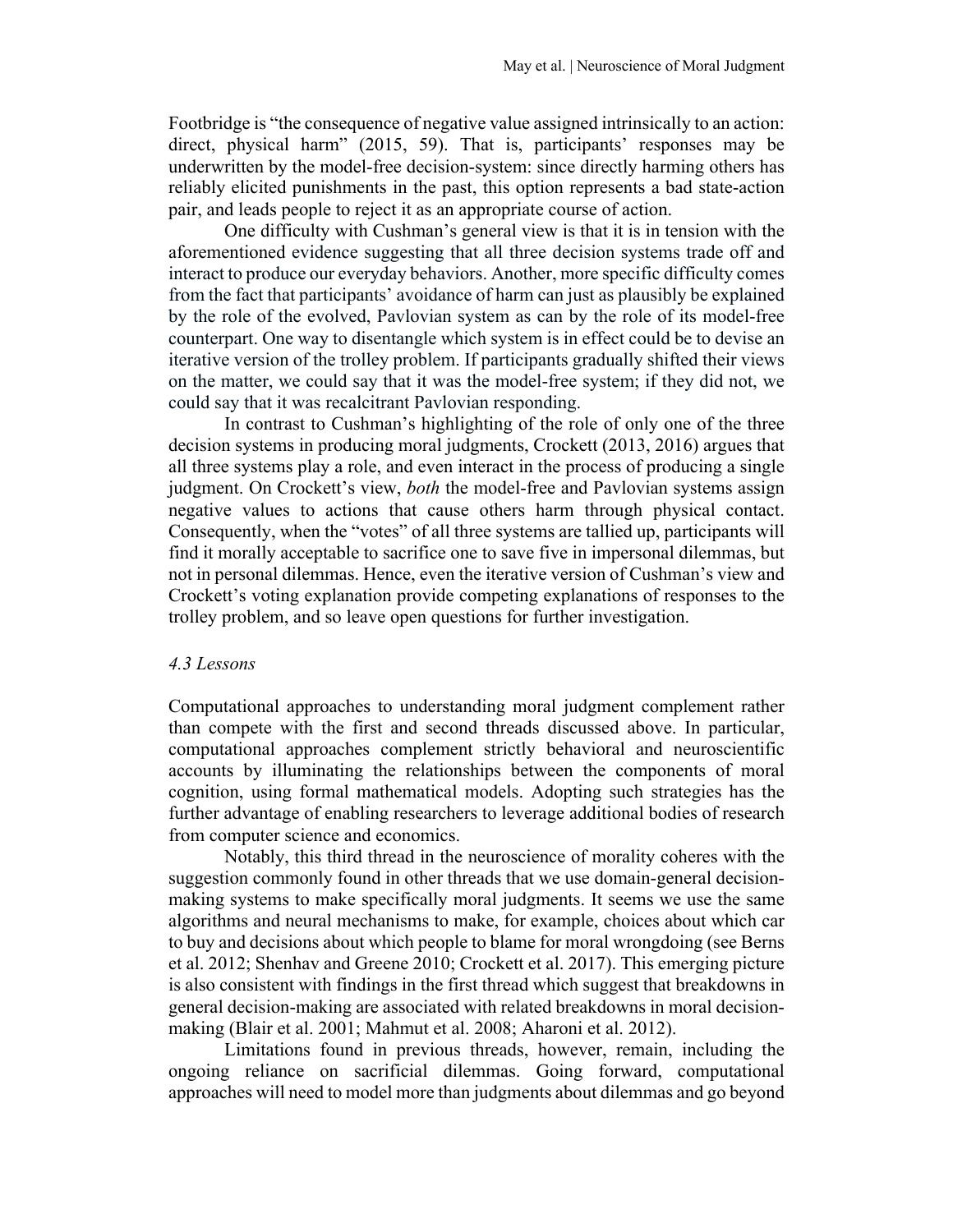the domain of harm by studying loyalty, care, and other values that arise in everyday circumstances.

#### **5. Future Directions: Moral Development**

Moral learning is a process that occurs over time and stretches back to the critical period of childhood. We saw in Section 2 that psychopathy involves dysfunction of at least amygdala and vmPFC, presumably early in development (Glenn & Raine 2014; Taber-Thomas et al. 2014), which seems to affect one's moral capacities. In contrast, moral deficits are much less profound in patients who acquire damage to these regions in adulthood, because normal brain development affords the acquisition of moral competence. Psychopathy is only one form of moral dysfunction, however, and we should seek a complete understanding of normal moral development that incorporates not only empathy and compassion but also harm (including the weighing of outcomes and the actor's intent) and other moral values (e.g. loyalty). Neuroscientists are increasingly interested in understanding how such elements of moral cognition work and develop in the brains of children and adolescents.

#### *5.1 Moral Judgment and Brain Development*

As in other areas of neuroscience, we do well to consider brain development in conjunction with relevant psychological theories and evidence. Building on work by Piaget (1932), Kohlberg and his colleagues theorized the development of moral cognition in terms of reasoning and reflection that, once fully developed, employed universal principles that could even be used to question existing conventions in society (Kohlberg 1984).

An important concern, however, is that this approach only tracks the development of conscious moral reasoning, which could be merely rationalizing moral judgments one has already made intuitively on different grounds (Haidt 2001). If we seek a theory of moral judgment, not of our (often poor) attempts to justify them verbally, then we need to explain the development of unconscious processes that generate automatic moral intuitions (Cushman et al. 2006).

Taking this approach, researchers have investigated moral development with age-appropriate moral scenarios. Using morality plays with puppets, for example, researchers have found that even infants discriminate and prefer a puppet that help other characters achieve, as opposed to hinder, their goals (Hamlin 2015; Cowell & Decety 2015). Children as young as four begin making moral judgments focused on outcomes, such as whether an action harmed or saved more people (Pellizzoni et al. 2010), regardless of whether it was accidental or intentional. The intent of the actor appears to grow increasingly relevant in the next few years of development (Cushman et al. 2013).

Corresponding to the psychological research, studies in developmental neuroscience have found relevant differences in brain structure and function across age groups during moral cognition. One neuroimaging study, for example, found greater activity in vmPFC in adults, compared to younger participants, when they viewed moral relative to non-moral transgressions (Decety, Michalska, & Kinzler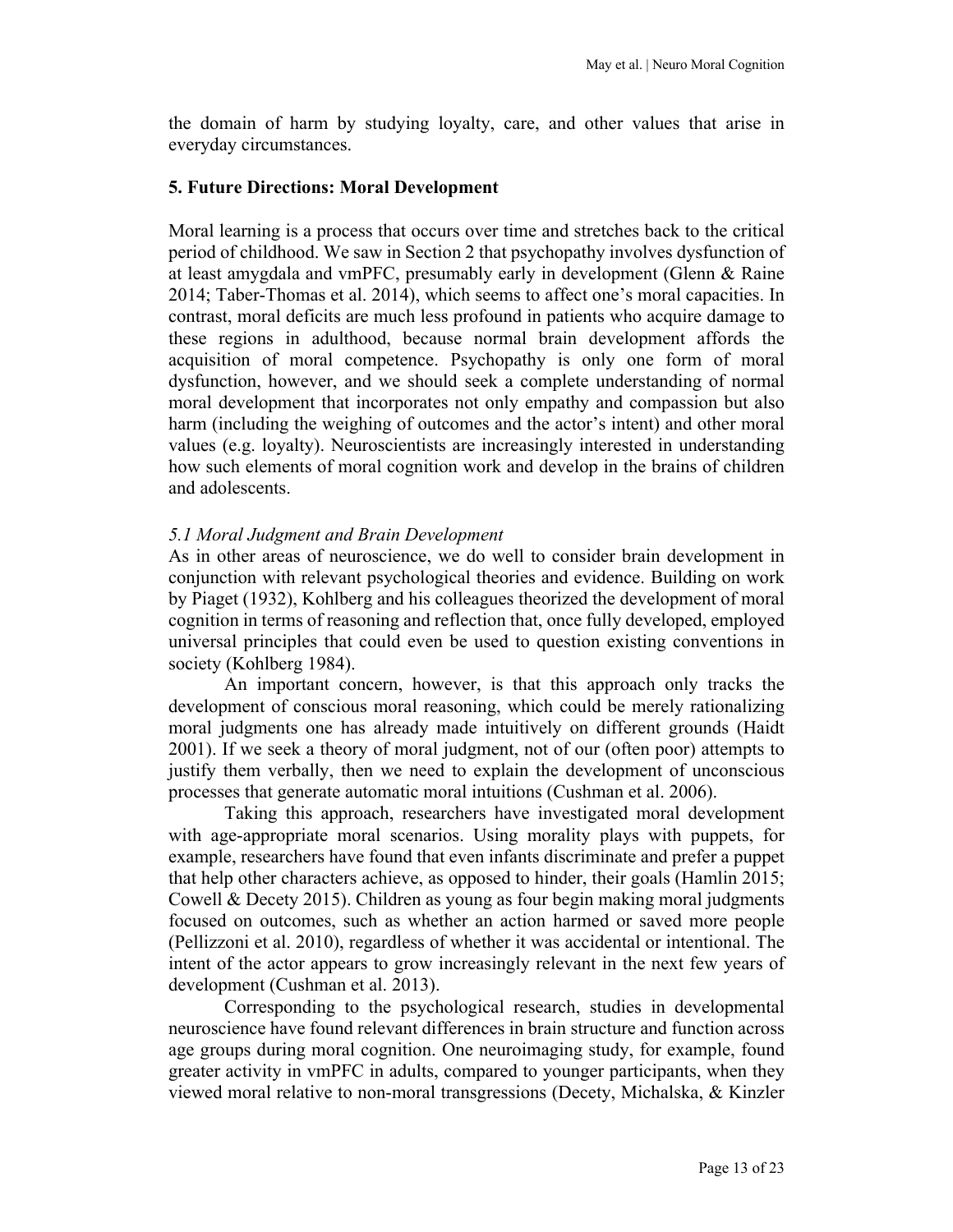2012). Among older participants, the researchers also observed greater task-based functional connectivity between the vmPFC and amygdala, and between the vmPFC and TPJ/pSTS. Consistent with other studies, younger participants' evaluations of a person who caused harm were less sensitive to whether the harm was intentional or accidental. In another study, when both adolescent and adult males evaluated images of moral violations, researchers found greater activity in the TPJ/pSTS and PCC among older participants (Harenski et al. 2012). In their review of these and other studies, Decety and Cowell conclude that "mature moral cognition" at least requires continued development in brain areas that underlie "aversion to interpersonal harm, empathic concern, and mental state understanding" (2018, 160).

Further research is needed, but studies in developmental neuroscience thus far fit well with the moral circuits identified in adulthood. Central players include limbic regions (particularly the amygdala), portions of the prefrontal cortex (especially vmPFC), and relevant areas of the temporal lobe (namely, the STS, including its posterior/TPJ). Brain activity in these moral circuits changes over the course of development, and such changes are associated with key elements of moral cognition, particularly: assigning value to outcomes such as harm, representation of the actor's knowledge or intentions, and retrieval of relevant social information. However, again, morality involves more than harm or even fairness (Gilligan 1982; Haidt et al. 1993; Doğruyol et al. 2019). Further developmental neuroscience research should study more than simplistic depictions of harm, altruism, or compassion and make sure their findings generalize to, say, fraud, torture, betrayal, and filial duties.

#### *5.2 Integrative Approaches*

The neuroscience of moral development also suggests an interesting overlap between regions that support moral cognition and regions that support thinking about the self. Meta-analyses of neuroimaging studies reveal that several moral circuits—e.g. the vmPFC and PCC—overlap with the default mode network (Bzdok et al. 2012; Eres et al. 2017; Sevinc & Spreng 2014; Han 2017). In many studies, participants are asked to evaluate *other* people and their actions, so it's striking to find such extensive overlap with self-related regions.

One explanation for this is that participants often make moral judgments in response to emotionally-charged stories with actors who intend to cause harm, which naturally recruits brain areas that contribute to understanding narratives, theory of mind, and distinguishing self from other. However, another explanation is that, while moral judgment and motivation are distinguishable, they are intimately connected, especially in normal development. Extensive interview studies do suggest the integration of moral values and one's self-concept occurs throughout adolescence and into adulthood (Damon 1984). Moreover, we've seen that psychopathy affects moral cognition not only by causing dysfunction in areas associated with conscious reasoning or social knowledge, but emotion and motivation.

Thus, it may be that a brain develops normal moral judgment only through proper development of a suite of connected moral capacities, including emotions,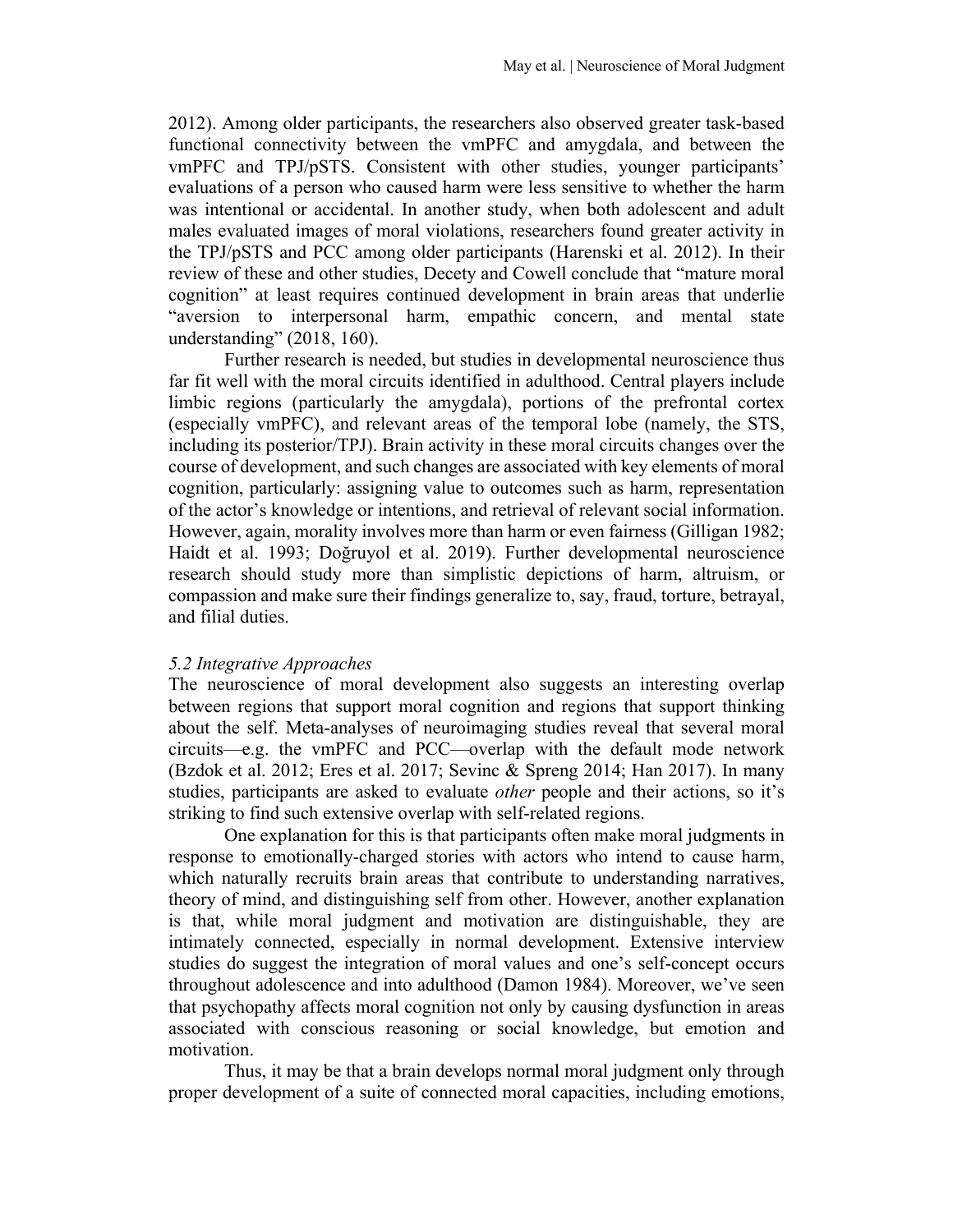motivation, and identity. An analogy may help. Suppose that in educated adults the ability to solve algebraic equations is localized, more or less, to the prefrontal cortex. It doesn't follow that a child can *learn* algebra so long as the prefrontal cortex is functioning properly. If other areas are dysfunctional during development—even including swaths of motor or primary visual cortex—one may be unable to properly develop their mathematical capacity, even if this is later grounded in only one of the many brain areas necessary for initial development.

One approach would be to integrate moral judgment, motivation, and behavior via *moral identity*, or the degree to which moral values are central to one's self-concept (Aquino & Reed II 2002). Experimental evidence suggests that people are more likely to behave according to their moral judgments if they regard moral values as both central to themselves and more important than non-moral values (Reed et al. 2007; Winterich et al. 2013). Qualitative studies corroborate the idea that strong moral identity is required for sustained commitment to moral behavior (Colby & Damon 1992). Psychopathy may even involve weak moral identity, since people with psychopathic tendencies have been shown to report weaker moral identities (Glenn et al. 2010).

Another integrative approach, which is rather mainstream in moral education (Han 2014), is neo-Kohlbergian. Unlike classical Kohlbergian theory, which focused only on moral judgment and reasoning, the Four Components Model incorporates additional aspects of moral functioning (Bebeau 2002)—namely, moral motivation, character, and sensitivity. On this model, moral development and maintenance involves orchestrating these four components to cooperate with each other (Rest  $\&$  Narvaez 1994), which are associated with interactions among various limbic and frontal regions (Narvaez & Vaydich 2008).

We can perhaps situate integrative developmental theories within integrative models of the neurobiology of *mature* moral judgment. The Event-Feature-Emotion framework (Moll et al. 2005), for example, identifies a spatially distributed network of frontal, temporal, and subcortical brain areas involved not just in the moral evaluation of others but also in moral emotion and motivation. Such frameworks cohere with the meta-analysis of neuroimaging studies suggesting that moral circuits significantly overlap with self-related psychological processing (Han 2017). Thus, when it comes to the development of moral cognition and its improvement in adulthood, it is wise to consider the integration of otherwise dissociable moral capacities, including both moral judgment and motivation (May 2018).

## **6. Conclusion: Philosophical Implications**

The neuroscience of moral judgment is still fairly young. There is no doubt that conclusions about moral judgment on the basis of neurobiology should be drawn with caution. Nevertheless, in this final section, we aim to show how combining brain science with philosophical analysis can aid our understanding of moral judgment, particularly by elucidating concrete mechanisms and corroborating or disconfirming theories developed in other areas of cognitive science (Prinz 2016; Demaree-Cotton & Kahane 2018).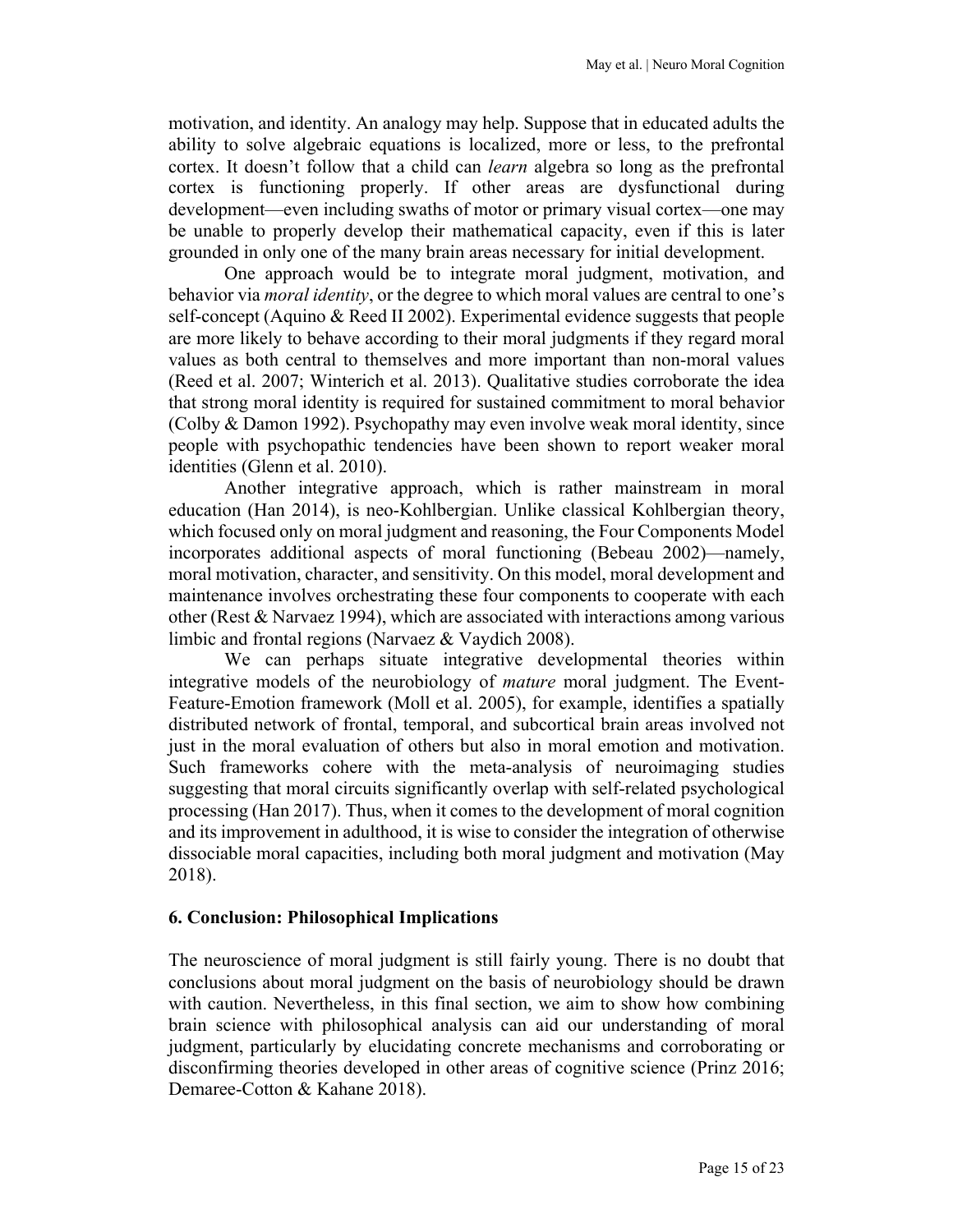Indeed, the neuroscience of ethics is already greatly improving, due to philosophy and science continuously informing one another. We've already seen how decades of ethical theorizing about the trolley problem, for instance, has shaped experimental paradigms. In this section, however, let's conclude by briefly drawing out how the advances in neuroscience discussed above can contribute to debates in moral philosophy.

## *6.1 Reason vs. Emotion in Ethics*

The dichotomy between reason and emotion stretches back to antiquity. But an improved understanding of the brain has, arguably more than psychological science, questioned the dichotomy (Huebner 2015; Woodward 2016). Brain areas associated with prototypical emotions, such as vmPFC and amygdala, are also necessary for complex learning and inference, even if largely automatic and unconscious. Even psychopaths, often painted as the archetype of emotionless moral monsters, have serious deficits in learning and inference. Moreover, even if our various moral judgments about trolley problems, harmless taboo violations, and the like are often automatic, they are nonetheless acquired through sophisticated learning mechanisms that are responsive to morally-relevant reasons (Railton 2017; Stanley et al. 2019). Indeed, normal moral judgment often involves gut feelings being attuned to relevant experience and made consistent with our web of moral beliefs (May & Kumar 2018).

Blurring the line between reason and emotion may seem to render the corresponding philosophical disputes meaningless, but that's too fast. If emotions are required for moral judgment only because affect is integral to reasoning generally, then moral judgment isn't special in requiring emotional processes, which is a core tenant of sentimentalism. Instead, what seems vindicated is a core thesis of rationalism: that moral cognition involves domain-general capacities for learning and reasoning, just like non-moral cognition. Rather than obliterate the philosophical dispute, the evidence may support sophisticated form of rationalism (May 2018), despite early proclamations that the science preferentially supports sentimentalism.

## *6.2 Moral Knowledge (or Lack Thereof)*

A consensus already seems to be emerging that, under the skull's hood, moral cognition is a complex affair, not just among ethicists and the intelligentsia but also ordinary people. Moral judgment is not merely a matter of expressing one's emotions, divorced from reasoning. Moralizing is informed at least by one's own experiences as well as knowledge from one's society and ancestors, in the form of cultural norms and evolved predispositions. Yet moral beliefs are not fixed after maturation. Even staunchly held moral attitudes, such as opposition to same-sex marriage, can rapidly change in response to greater understanding of others and consistency reasoning (Campbell & Kumar 2012).

However, even if most moral cognition involves learning and inference, these may be too biased and unreliable to yield moral knowledge or justified belief. By helping to uncover the causal sources of moral cognition, neuroscience can aid in either debunking or vindicating certain kinds of moral beliefs (Greene 2017;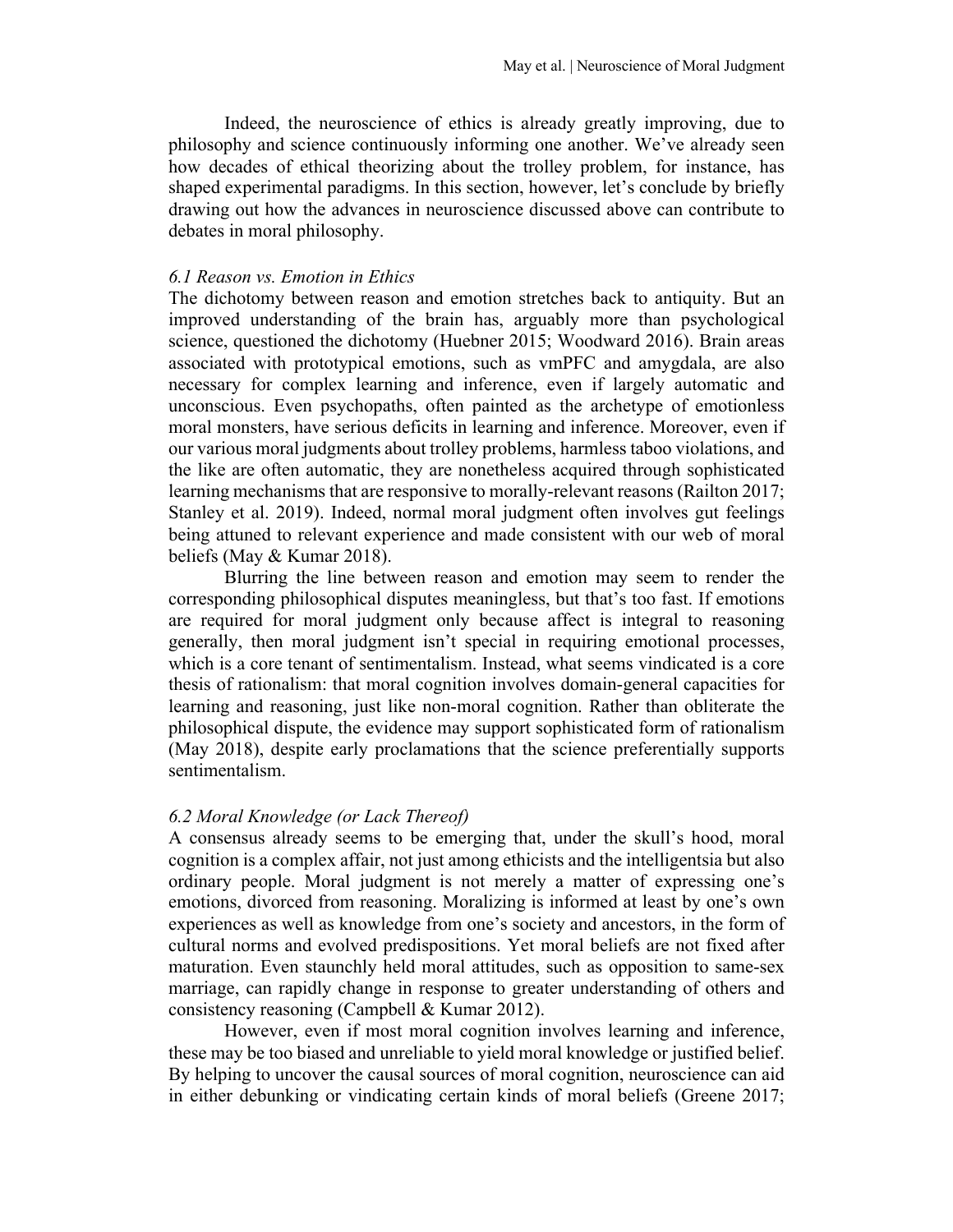Kumar 2017), although sweeping conclusions about all moral cognition are likely to falter (May 2018; Kumar & May 2019). Of course, neuroscience alone can't settle philosophical issues without making normative assumptions (Berker 2009), but together they can advance debates in ethics.

#### *6.3 Moral Education and Progress*

Understanding the workings of mature moral judgment, as well as its development, also promises to illuminate how we can improve the acquisition of moral knowledge and perhaps even speed up moral progress. Extant evidence already suggests that mature moral judgment requires the proper development of an interwoven tapestry of moral capacities, including appropriate reasoning, sentiments, motivations, learning mechanisms, and self-conception.

Of course, neuroscience alone is unlikely to demonstrate how to improve our moral selves. But such findings *can* suggest useful directions for moral psychology and moral education, especially when applied to a particular social context. For example, given the association between morality and identity at the neural level, Han and his colleagues (2017) predicted and found that stories of closely related moral exemplars, such as peers, more effectively promoted moral elevation and emulation than stories of distant exemplars, such as historical figures (see also Han, Workman, Dawson, & May 2018). Or consider more newfangled proposals for moral improvement, such as indiscriminately amplifying moral emotions—whether through pills, brain stimulation, or lacing the water with oxytocin (Earp, Douglas, & Savulescu 2017). The neuroscience of moral judgment already speaks against such tactless tactics. Of course, devastating a person's moral capacities may be as simple as disrupting moral circuits in childhood unfortunately, it's generally easier to harm than to benefit (Persson  $\&$  Savulescu 2012). But distinguishing right from wrong is an incredibly complex process that requires the coordinated orchestration of a diverse range of brain areas and neurotransmitters. Novel neurobiological methods for moral improvement will certainly require finesse.

#### **Acknowledgements**

For helpful feedback on this chapter, we thank the editors and other contributors to this volume, as well as Vanessa Bentley, Jean Decety, Andrea Glenn, and Andrew Morgan. Special thanks to Felipe De Brigard and Walter Sinnott-Armstrong for directing the Summer Seminars in Neuroscience and Philosophy and to the John Templeton Foundation for funding them. Authorship: JH wrote Section 4; HH wrote section 5; JM and CW co-authored the remaining sections and edited the entire manuscript.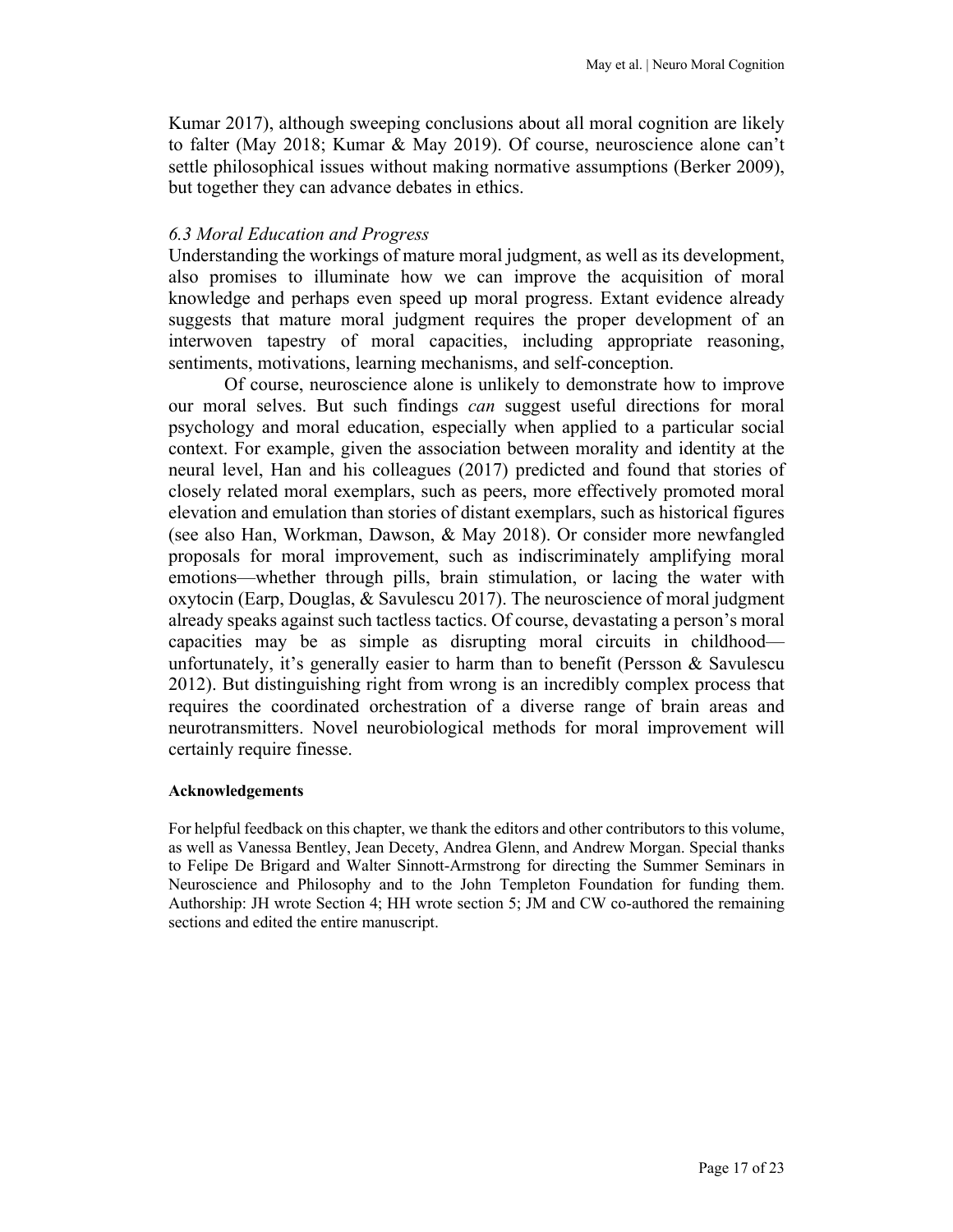#### **References**

- Aharoni, E., Sinnott-Armstrong, W., & Kiehl, K. A. (2012). Can psychopathic offenders discern moral wrongs? A new look at the moral/conventional distinction. *Journal of Abnormal Psychology*, 121(2), 484–497.
- Allen, C., & Wallach, W. (2009). *Moral Machines: Teaching Robots Right from Wrong.* Oxford: Oxford University Press.
- Anderson, S. W., Bechara, A., Damasio, H., Tranel, D., & Damasio, A. R. (1999). Impairment of social and moral behavior related to early damage in human prefrontal cortex. *Nature Neuroscience* 2(11), 1032–1037.
- Aquino, K., & Reed II, A. (2002). The self-importance of moral identity. *Journal of personality and social psychology*, 83(6), 1423–1440.
- Barrett, H. C., Bolyanatz, A., Crittendend, A. N., Fessler, D. M. T., Fitzpatrick, S., Gurven, M., et al. (2016). Small-scale societies exhibit fundamental variation in the role of intentions in moral judgment. *Proceedings of the National Academy of Sciences*, 113(17), 4688–4693.
- Bebeau, M. J. (2002). The defining issues test and the four component model: contributions to professional education. *Journal of moral education*, 31, 271–295.
- Berker, S. (2009). The Normative Insignificance of Neuroscience. *Philosophy & Public Affairs*, 37(4), 293–329.
- Berns, G. S., Bell, E., Capra, C. M., Prietula, M. J., Moore, S., Anderson, B., ... & Atran, S. (2012). The price of your soul: neural evidence for the non-utilitarian representation of sacred values. *Philosophical Transactions of the Royal Society B: Biological Sciences*, *367*(1589), 754-762.
- Blair, R. J. R. (2007). The amygdala and ventromedial prefrontal cortex in morality and psychopathy. Trends in Cognitive Sciences, 11(9), 387–392.
- Bzdok, D., Schilbach, L., Vogeley, K., Schneider, K., Laird, A. R., Langner, R., & Eickhoff, S. B. (2012). Parsing the neural correlates of moral cognition: ALE meta-analysis on morality, theory of mind, and empathy. *Brain Structure and Function*, 217, 783–796.
- Campbell, R., & Kumar, V. (2012). Moral Reasoning on the Ground. *Ethics*, 122(2), 273–312.
- Colby, A., & Damon, W. (1992). *Some do care : contemporary lives of moral commitment*. New York, NY: Free Press.
- Conway, P., Goldstein-Greenwood, J., Polacek, D., & Greene, J. D. (2018). Sacrificial utilitarian judgments do reflect concern for the greater good: Clarification via process dissociation and the judgments of philosophers. *Cognition*, 179(June), 241–265.
- Cowell, J. M., & Decety, J. (2015). Precursors to Morality in Development as a Complex Interplay between Neural, Socioenvironmental, and Behavioral Facets. *Proceedings of the National Academy of Sciences* 112(41): 12657–12662.
- Crockett, M. J. (2013). Models of morality. *Trends in Cognitive Sciences*, 17(8), 363–366.
- Crockett, M. J. (2016). How formal models can illuminate mechanisms of moral judgment and decision making. *Current Directions in Psychological Science*, *25*(2), 85-90.
- Crockett, M. J., Clark, L., Hauser, M. D., & Robbins, T. W. (2010). Serotonin selectively influences moral judgment and behavior through effects on harm aversion. *Proceedings of the National Academy of Sciences*, 107(40), 17433–17438.
- Crockett, M. J., Siegel, J. Z., Kurth-Nelson, Z., Dayan, P., & Dolan, R. J. (2017). Moral transgressions corrupt neural representations of value. *Nature neuroscience*, *20*(6), 879.
- Cushman, F. (2013). Action, outcome, and value: A dual-system framework for morality. *Personality and social psychology review*, *17*(3), 273-292.
- Cushman, F. (2015). From moral concern to moral constraint. *Current opinion in behavioral sciences*, *3*, 58-62.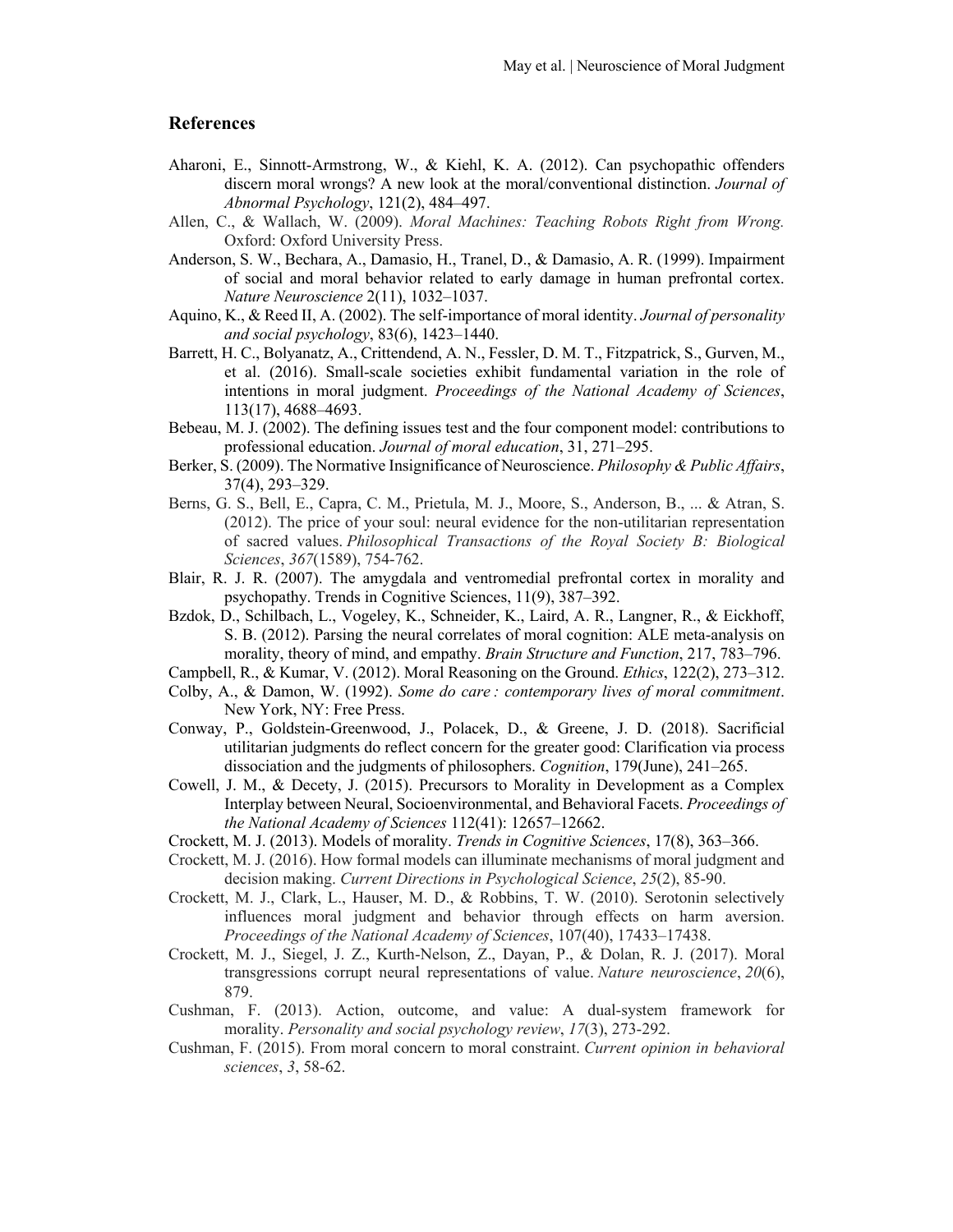- Cushman, F. A., Young, L. L., & Hauser, M. D. (2006). The Role of Conscious Reasoning and Intuition in Moral Judgment: Testing Three Principles of Harm, *Psychological Science*, 17(12), 1082–1089.
- Cushman, F. A., Sheketoff, R., Wharton, S., & Carey, S. (2013). The development of intentbased moral judgment. *Cognition*, 127(1), 6–21.
- Damasio, A. R. (1994). *Descartes' Error: Emotion, Reason, and the Human Brain*. New York: Avon Books.
- Damon, W. (1984). Self-understanding and moral development from childhood to adolescence. In W. M. Kurtines & J. L. Gewirtz (Eds.), *Morality, moral behavior and moral development* (pp. 109–127). New York, NY: John Wiley & Sons.
- Decety, J., & Cacioppo, S. (2012). The speed of morality: a high-density electrical neuroimaging study. *Journal of Neurophysiology*, 108(11), 3068–3072.
- Decety, J., & Cowell, J. M. (2018). Interpersonal harm aversion as a necessary foundation for morality: A developmental neuroscience perspective. *Development and Psychopathology*, 30(1), 153–164.
- Decety, J., & Lamm, C. (2007). The role of the right temporoparietal junction in social interaction: How low-level computational processes contribute to meta-cognition. *The Neuroscientist*, 13(6), 580–593.
- Decety, J., Pape, R., & Workman, C. I. (2018). A multilevel social neuroscience perspective on radicalization and terrorism. *Social Neuroscience*, 13(5), 511–529.
- Decety, J., Michalska, K. J., & Kinzler, K. D. (2012). The contribution of emotion and cognition to moral sensitivity: a neurodevelopmental study. *Cerebral cortex* 22(1), 209–20.
- Demaree-Cotton, J., & Kahane, G. (2018). The Neuroscience of Moral Judgment. In A. Z. Zimmerman, K. Jones, & M. Timmons (Eds.), *The Routledge Handbook of Moral Epistemology*. Routledge.
- Doğruyol, B., Alper, S., & Yilmaz, O. (2019). The five-factor model of the moral foundations theory is stable across WEIRD and non-WEIRD cultures. *Personality and Individual Differences*, 151, 109547.
- Earp, B. D., Douglas, T., & Savulescu, J. (2017). Moral neuroenhancement. In *The Routledge Handbook of Neuroethics*, L. S. Johnson, K. S. Rommelfanger (eds.). Routledge, pp. 166-184.
- Eres, R., Louis, W. R., & Molenberghs, P. (2017). Common and distinct neural networks involved in fMRI studies investigating morality: an ALE meta-analysis. *Social Neuroscience*, 1–15.
- Feltz, A., & May, J. (2017). The means/side-effect distinction in moral cognition: A metaanalysis. *Cognition*, 166, 314–327.
- Gazzaniga, M. S. (1983). Right Hemisphere Language Following Brain Bisection. *American Psychologist*, 38(5), 525–537.
- Gilligan, C. (1982). *In a Different Voice: Psychological Theory and Women's Development*. Harvard University Press.
- Glenn, A. L., Koleva, S., Iyer, R., Graham, J., & Ditto, P. H. (2010). Moral identity in psychopathy. *Judgment and Decision Making*, 5(7), 497–505.
- Glenn, A. L., & Raine, A. (2014). *Psychopathy*. New York University Press.
- Glenn, A. L., Raine, A., & Schug, R. A. (2009). The neural correlates of moral decision-making in psychopathy. *Molecular Psychiatry*, 14(1), 5–6.
- Glimcher, P. W., & Fehr, E. (Eds.). (2014). *Neuroeconomics: Decision making and the brain*. New York: Academic Press.
- Greene, J. D. (2009). The cognitive neuroscience of moral judgment. In M. S. Gazzaniga (Ed.), *The Cognitive Neurosciences*. Cambridge, MA: MIT Press, pp. 987-999.
- Greene, J. D. (2014). Beyond Point-and-Shoot Morality. *Ethics*, 124(4), 695–726.
- Greene, J. D. (2017). The rat-a-gorical imperative: Moral intuition and the limits of affective learning. *Cognition*, 167, 66-77.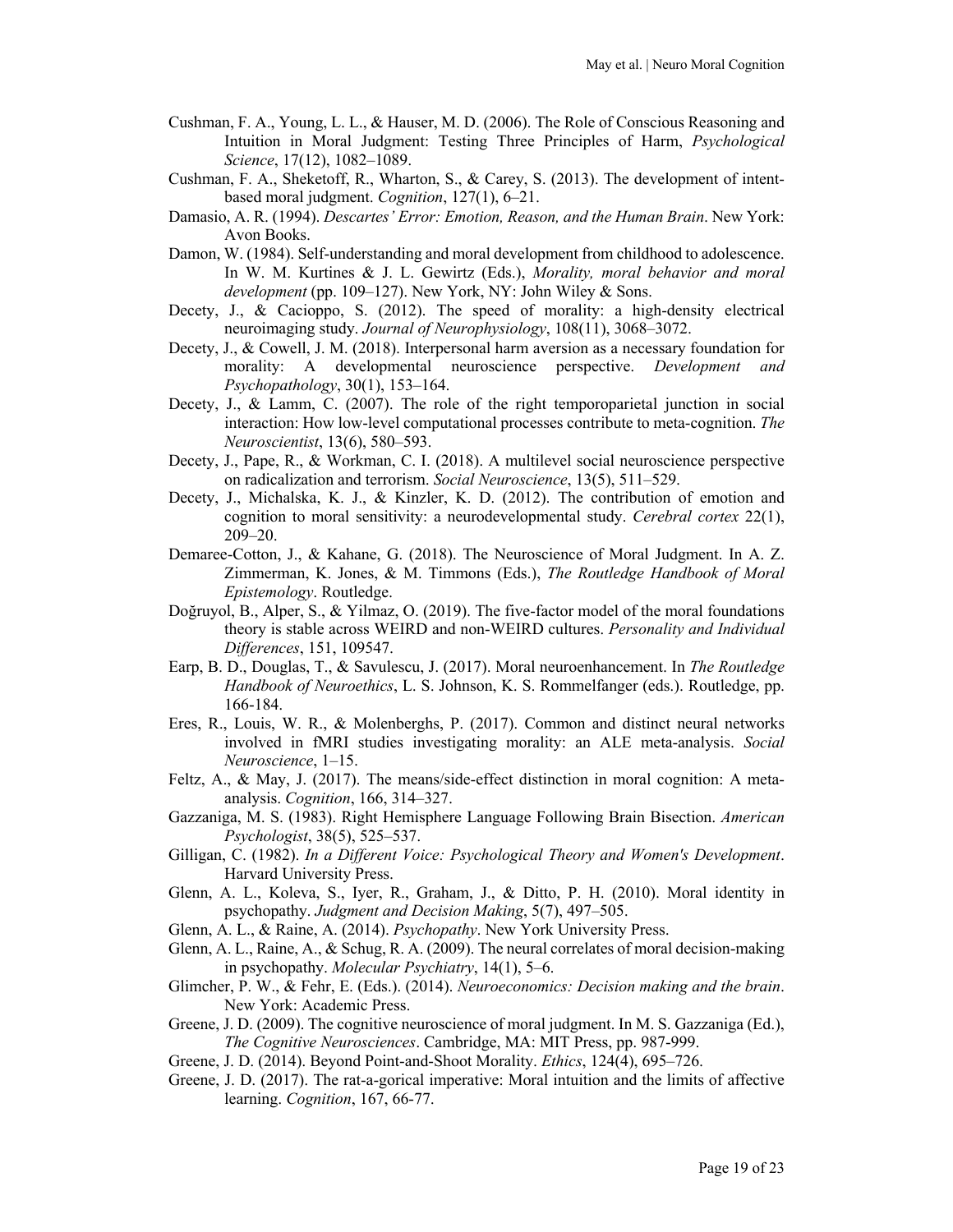- Greene, J. D., Nystrom, L. E., Engell, A. D., Darley, J. M., & Cohen, J. D. (2004). The Neural Bases of Cognitive Conflict and Control in Moral Judgment. *Neuron*, 44(2), 389–400.
- Greene, J. D., Sommerville, R. B., Nystrom, L. E., Darley, J. M., & Cohen, J. D. (2001). An fMRI investigation of emotional engagement in moral judgment. *Science*, 293(5537), 2105–2108.
- Haidt, J. (2001). The Emotional Dog and Its Rational Tail. *Psychological Review*, 108(4), 814– 834.
- Haidt, J., Koller, S. H., & Dias, M. G. (1993). Affect, Culture, and Morality, or Is It Wrong to Eat Your Dog. *Journal of Personality and Social Psychology*, 65(4), 613–628.
- Hamlin, J. K. (2015). The Infantile Origins of Our Moral Brains. *The Moral Brain*, J. Decety and T. Wheatley (eds.). MIT Press, pp. 105-122.
- Han, H. (2014). Analysing Theoretical Frameworks of Moral Education through Lakatos's Philosophy of Science. *Journal of Moral Education*, 43(1), 32–53.
- Han, H. (2017). Neural correlates of moral sensitivity and moral judgment associated with brain circuitries of selfhood: A meta-analysis. *Journal of Moral Education*, 46(2), 97–113.
- Han, H., Kim, J., Jeong, C., & Cohen, G. L. (2017). Attainable and Relevant Moral Exemplars Are More Effective than Extraordinary Exemplars in Promoting Voluntary Service Engagement. *Frontiers in Psychology*, 8, 283.
- Han, H., Workman, C., Dawson, K. J., & May, J. (2018) "Which Stories of Moral Exemplars Best Provoke Moral Behavior?" Presentation at the 44th Annual Conference of Association for Moral Education, Barcelona, Spain.
- Hare, R. D. (1993). *Without Conscience: The Disturbing World of the Psychopaths Among Us*. Guilford Press.
- Hare, T. A., O'Doherty, J., Camerer, C. F., Schultz, W., & Rangel, A. (2008). Dissociating the role of the orbitofrontal cortex and the striatum in the computation of goal values and prediction errors. *Journal of neuroscience*, *28*(22), 5623-5630.
- Harenski, C. L., Harenski, K. A., Shane, M. S., & Kiehl, K. A. (2012). Neural development of mentalizing in moral judgment from adolescence to adulthood. *Developmental Cognitive Neuroscience* 2, 162–173.
- Howard, D., & Muntean, I. (2017). Artificial moral cognition: moral functionalism and autonomous moral agency. In *Philosophy and Computing* (pp. 121-159). Springer, Cham.
- Huebner, B. (2015). Do Emotions Play a Constitutive Role in Moral Cognition? *Topoi*, 34(2), 427–440.
- Hutcherson, C. A., Montaser-Kouhsari, L., Woodward, J., & Rangel, A. (2015). Emotional and utilitarian appraisals of moral dilemmas are encoded in separate areas and integrated in ventromedial prefrontal cortex. *Journal of Neuroscience*, 35(36), 12593-12605.
- Huys, Q. J., Cools, R., Gölzer, M., Friedel, E., Heinz, A., Dolan, R. J., & Dayan, P. (2011). Disentangling the roles of approach, activation and valence in instrumental and Pavlovian responding. *PLoS computational biology*, *7*(4), e1002028.
- Huys, Q. J., Eshel, N., O'Nions, E., Sheridan, L., Dayan, P., & Roiser, J. P. (2012). Bonsai trees in your head: how the Pavlovian system sculpts goal-directed choices by pruning decision trees. *PLoS computational biology*, *8*(3), e1002410.
- Kahane, G., Everett, J. A. C., Earp, B. D., Farias, M., & Savulescu, J. (2015). "Utilitarian" judgments in sacrificial moral dilemmas do not reflect impartial concern for the greater good. *Cognition*, 134(C), 193–209.
- Kahane, G., Wiech, K., Shackel, N., Farias, M., Savulescu, J., & Tracey, I. (2012). The neural basis of intuitive and counterintuitive moral judgment. *Social Cognitive and Affective Neuroscience*, 7(4), 393–402.
- Kahneman, D. (2011). *Thinking, Fast and Slow*. New York: Farrar, Straus, and Giroux.
- Kennett, J., & Fine, C. (2008). Internalism and the Evidence from Psychopaths and "Acquired Sociopaths." In W. Sinnott-Armstrong (Ed.), *Moral Psychology, Vol. 3*. MIT Press, pp. 173–190.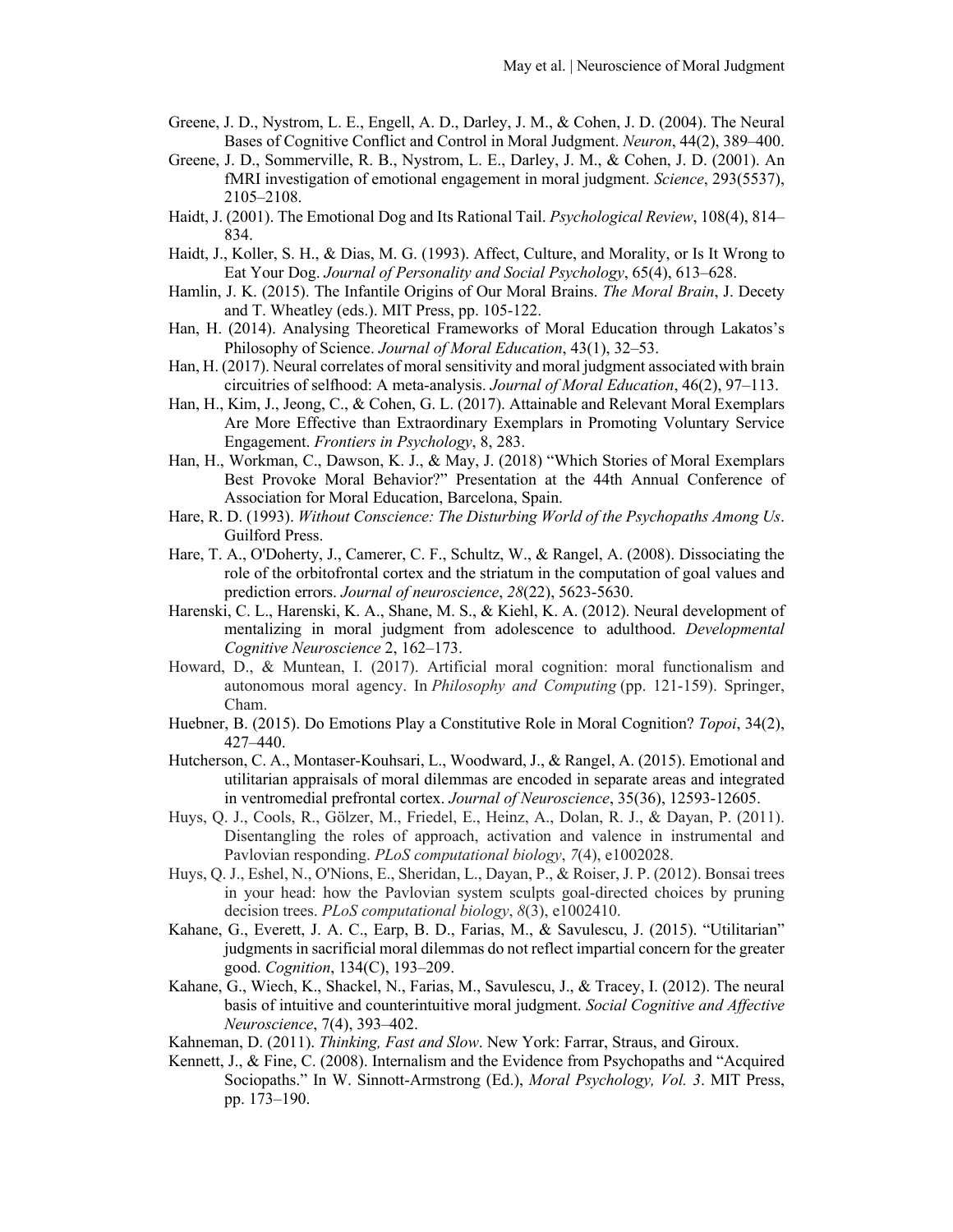- Kiehl, K. A. (2006). A cognitive neuroscience perspective on psychopathy: Evidence for paralimbic system dysfunction. *Psychiatry Research*, 142(2-3), 107–128.
- Kiehl, K. & Sinnott-Armstrong, W. eds. (2013). *Handbook of Psychopathy and Law*. Oxford University Press.
- Klein, C. (2010). Philosophical Issues in Neuroimaging. *Philosophy Compass*, 5(2), 186–198.
- Koenigs, M., Kruepke, M., Zeier, J., & Newman, J. P. (2012). Utilitarian moral judgment in psychopathy. *Social Cognitive and Affective Neuroscience*, 7(6), 708–714.
- Koenigs, M., Young, L. L., Adolphs, R., Tranel, D., Cushman, F. A., Hauser, M. D., & Damasio, A. R. (2007). Damage to the prefrontal cortex increases utilitarian moral judgements, *Nature* 446(7138), 908–911.
- Kohlberg, L. (1984). *The psychology of moral development: the nature and validity of moral stages*. San Francisco: Harper & Row.
- Koster-Hale, J., Saxe, R., Dungan, J., & Young, L. L. (2013). Decoding Moral Judgments from Neural Representations of Intentions. *Proceedings of the National Academy of Sciences*, 110(14), 5648–5653.
- Krajbich, I., Bartling, B., Hare, T., & Fehr, E. (2015). Rethinking fast and slow based on a critique of reaction-time reverse inference. *Nature Communications*, 6(1), 7455.
- Kumar, V. (2017). Moral Vindications. *Cognition*, 167(Oct), 124–134.
- Kumar, V. & May, J. (2019). How to Debunk Moral Beliefs. J. Suikkanen & A. Kauppinen (eds.), *The New Methods of Ethics*.
- Landy, J. F., & Goodwin, G. P. (2015). Does Incidental Disgust Amplify Moral Judgment? A Meta-Analytic Review of Experimental Evidence, *Perspectives on Psychological Science*, 10(4), 518–536.
- Macintosh, N.J. (1983). *Conditioning and associative learning*. Oxford: Oxford University Press.
- Macmillan, M. (2000). *An Odd Kind of Fame: Stories of Phineas Gage*. MIT Press.
- Machery, E. (2014). In Defense of Reverse Inference. *The British Journal for the Philosophy of Science*, 65(2), 251–267.
- Maibom, H. L. (2005). Moral Unreason: The Case of Psychopathy. *Mind & Language* 20(2), 237–257.
- Mahmut, M. K., Homewood, J., & Stevenson, R. J. (2008). The characteristics of non-criminals with high psychopathy traits: Are they similar to criminal psychopaths?. *Journal of Research in Personality*, *42*(3), 679-692.
- May, J. (2018). *Regard for Reason in the Moral Mind*. Oxford University Press.
- May, J. & Kumar, V. (2018). "Moral Reasoning and Emotion." *The Routledge Handbook of Moral Epistemology*, eds. K. Jones, M. Timmons, & A. Zimmerman, Routledge.
- McGuire, J., Langdon, R., Coltheart, M., & Mackenzie, C. (2009). A reanalysis of the personal/impersonal distinction in moral psychology research. *Journal of Experimental Social Psychology*, 45(3), 577–580.
- McNamara, R. A., Willard, A. K., Norenzayan, A., & Henrich, J. (2019). Weighing Outcome vs. Intent Across Societies: How Cultural Models of Mind Shape Moral Reasoning. *Cognition*, 182, 95–108.
- Mendez, M. F., Anderson, E., & Shapira, J. S. (2005). An Investigation of Moral Judgement in Frontotemporal Dementia. *Cognitive and Behavioral Neurology*, 18(4), 193–197.
- Mikhail, J. (2011). *Elements of Moral Cognition*. Cambridge University Press.
- Miller, M. B., Sinnott-Armstrong, W., Young, L. L., King, D., Paggi, A., Fabri, M., et al. (2010). Abnormal moral reasoning in complete and partial callosotomy patients. *Neuropsychologia*, 48(7), 2215–2220.
- Moll, J., Eslinger, P. J., & Oliveira-Souza, R. de. (2001). Frontopolar and anterior temporal cortex activation in a moral judgment task: preliminary functional MRI results in normal subjects. *Arquivos de Neuro-Psiquiatria*, 59(3B), 657–664.
- Moll, J., de Oliveira-Souza, R., Bramati, I. E., & Grafman, J. (2002). Functional Networks in Emotional Moral and Nonmoral Social Judgments, *NeuroImage* 16(3), 696–703.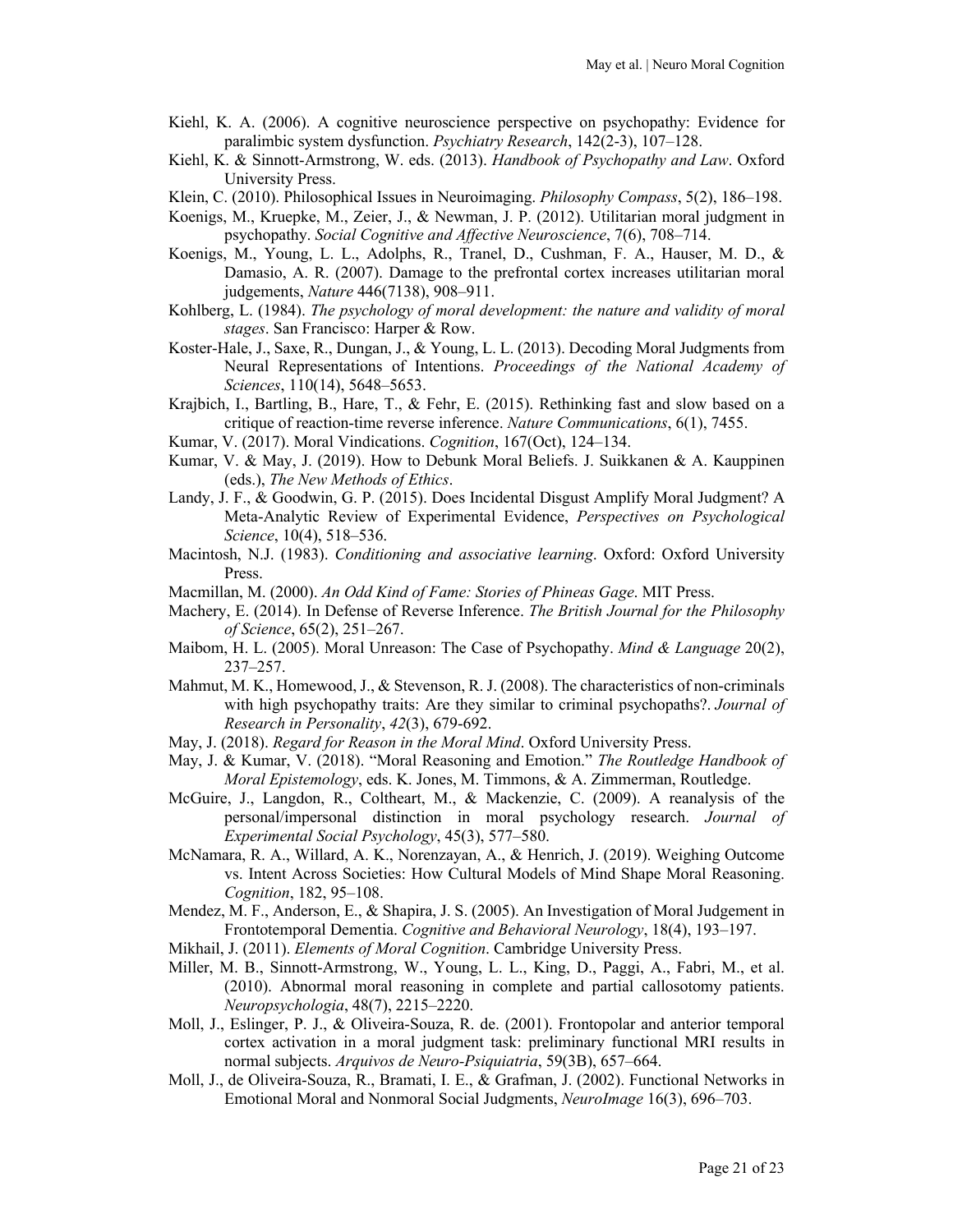- Moll, J., Zahn, R., de Oliveira-Souza, R., Krueger, F., & Grafman, J. (2005). The Neural Basis of Human Moral Cognition. *Nature Reviews Neuroscience* 6(10), 799-809.
- Moran, J. M., Young, L. L., Saxe, R., Lee, S. M., O'Young, D., Mavros, P. L., & Gabrieli, J. D. (2011). Impaired Theory of Mind for Moral Judgment in High-Functioning Autism. *PNAS*, 108(7), 2688–2692.
- Narvaez, D., & Vaydich, J. L. (2008). Moral Development and Behaviour Under the Spotlight of the Neurobiological Sciences. *Journal of Moral Education*, 37(3), 289–312.
- Nichols, S. (2004). *Sentimental Rules*. Oxford University Press.
- Padoa-Schioppa, C., & Schoenbaum, G. (2015). Dialogue on economic choice, learning theory, and neuronal representations. *Current opinion in behavioral sciences*, *5*, 16-23.
- Parkinson, C., Sinnott-Armstrong, W., Koralus, P. E., Mendelovici, A., McGeer, V., & Wheatley, T. (2011). Is Morality Unified? Evidence That Distinct Neural Systems Underlie Moral Judgments of Harm, Dishonesty, and Disgust. *Journal of Cognitive Neuroscience*, 23(10), 3162–3180.
- Pellizzoni, S., Siegal, M., & Surian, L. (2010). The contact principle and utilitarian moral judgments in young children. *Developmental Science*, 13(2), 265–270.
- Persson, I., & Savulescu, J. 2012. *Unfit for the future: The need for moral enhancement*. Oxford University Press.
- Piaget, J. (1932). *The Moral Judgment of the Child*. Free Press.
- Prinz, J. J. (2016). Sentimentalism and the Moral Brain. S. M. Liao (ed.) *Moral Brains*. Oxford University Press, pp. 45-73.
- Railton, P. (2017). Moral Learning: Conceptual Foundations and Normative Relevance. *Cognition*, 167(Oct), 172–190.
- Rangel, A., Camerer, C., & Montague, P. R. (2008). A framework for studying the neurobiology of value-based decision making. *Nature Reviews Neuroscience*, 9(7), 545-556.
- Reed, A., Aquino, K., & Levy, E. (2007). Moral Identity and Judgments of Charitable Behaviors. *Journal of Marketing* 71(1), 178-193.
- Rescorla, R. A. (1988). Pavlovian conditioning: It's not what you think it is. *American Psychologist* 43(3): 151-160.
- Rest, J. R., & Narvaez, D. (1994). *Moral development in the professions: Psychology and applied ethics*. Mahwah, NJ: Lawrence Erlbaum Associates, Inc.
- Robertson, D., Snarey, J., Ousley, O., Harenski, K., Bowman, F. D., Gilkey, R., & Kilts, C. (2007). The neural processing of moral sensitivity to issues of justice and care. *Neuropsychologia*, 45(4), 755-766.
- Saver, J. L., & Damasio, A. R. (1991). Preserved access and processing of social knowledge in a patient with acquired sociopathy due to ventromedial frontal damage. *Neuropsychologia*, 29(12), 1241–1249.
- Schaich Borg, J., Hynes, C., Van Horn, J., Grafton, S., & Sinnott-Armstrong, W. (2006). Consequences, action, and intention as factors in moral judgments: An fMRI investigation. *Journal of cognitive neuroscience*, 18(5), 803-817.
- Schultz, W., Dayan, P., & Montague, P. R. (1997). A neural substrate of prediction and reward. *Science*, *275*(5306), 1593-1599.
- Sevinc, G., & Spreng, R. N. (2014). Contextual and perceptual brain processes underlying moral cognition: A quantitative meta-analysis of moral reasoning and moral emotions. *PLoS ONE*, 9, e87427.
- Shenhav, A., & Greene, J. D. (2010). Moral judgments recruit domain-general valuation mechanisms to integrate representations of probability and magnitude. *Neuron*, *67*(4), 667-677.
- Shenhav, A., & Greene, J. D. (2014). Integrative moral judgment: dissociating the roles of the amygdala and ventromedial prefrontal cortex. *Journal of Neuroscience*, 34(13), 4741- 4749.